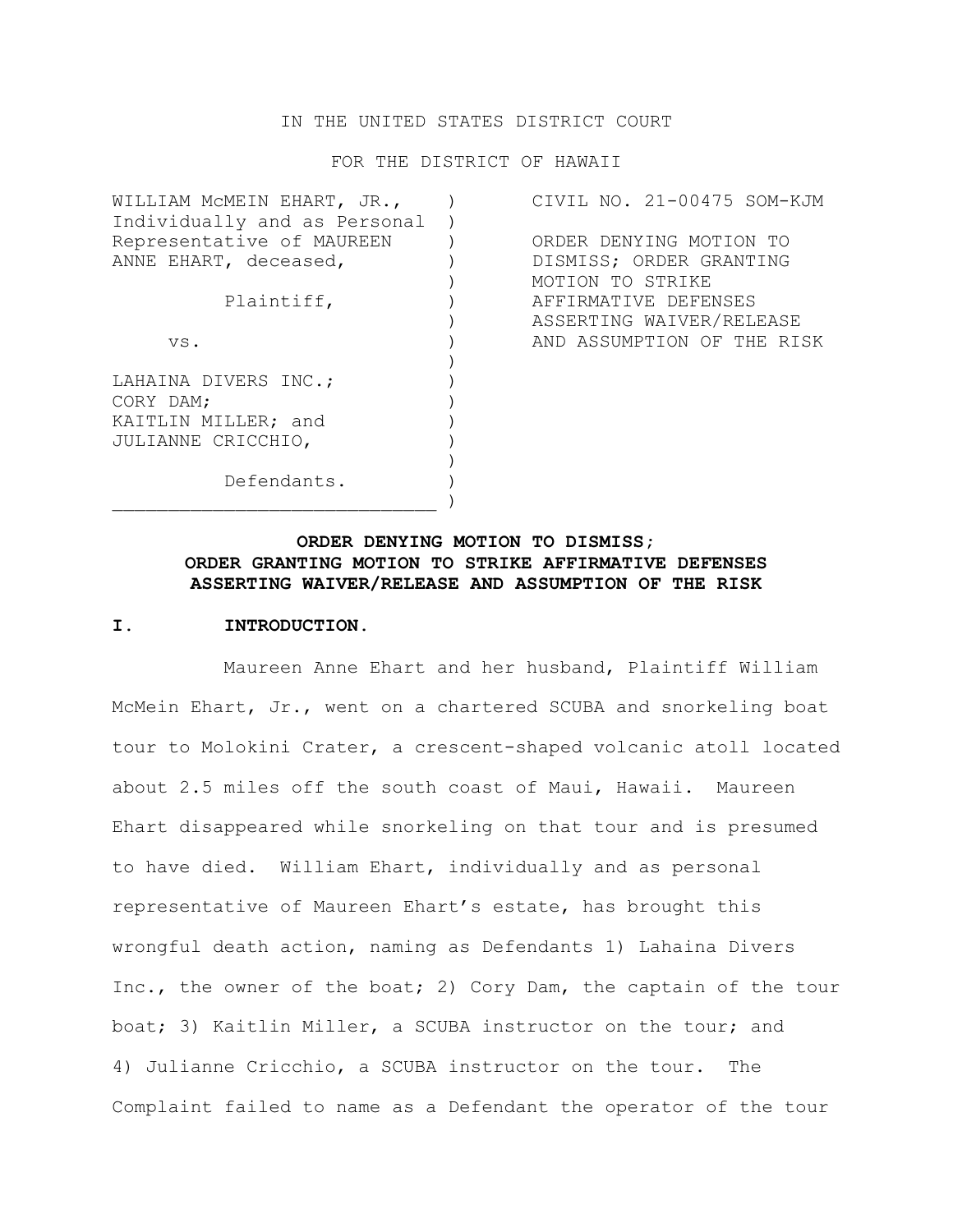boat and the employer of the individual Defendants, Lahaina Dive  $\&$  Surf LLC.<sup>1</sup>

Before the court are two motions. In the first, the SCUBA instructors (Miller and Cricchio) seek dismissal of the claims asserted against them, arguing that the facts alleged in the Complaint do not support any viable claim against them. Their motion is denied because the facts alleged plausibly support negligence claims against them.

In the second motion, William Ehart seeks to strike affirmative defenses asserting waiver and release and assumption of the risk. That motion is granted.

### **II. BACKGROUND.**

Molokini Crater is a popular location for diving and snorkeling south of Maui, Hawaii, as it is a marine life conservation district and bird sanctuary. It is an unpopulated

<sup>&</sup>lt;sup>1</sup> The Complaint incorrectly identified Defendants Kait Irene and Jules Cricchio. Kaitlin Miller and Julianne Cricchio have indicated that they are the correct Defendants. For purposes of the present motion, this court deems all references in the Complaint to Kait Irene and Jules Cricchio to be references to Kaitlin Miller and Julianne Cricchio. The parties have also indicated that Lahaina Dive & Surf LLC should be added as a party. Plaintiff is given leave to file an Amended Complaint to correctly identify the parties and to add Lahaina Dive & Surf LLC as a Defendant. Any such Amended Complaint must be filed no later than May 31, 2022. Defendants should respond in accordance with court rules. Defenses stricken by the present order should not be reasserted, but the absence of them in response to a pleading filed after the filing of this order shall not constitute an abandonment of the defenses. Rather, such absence shall reflect the law of the case.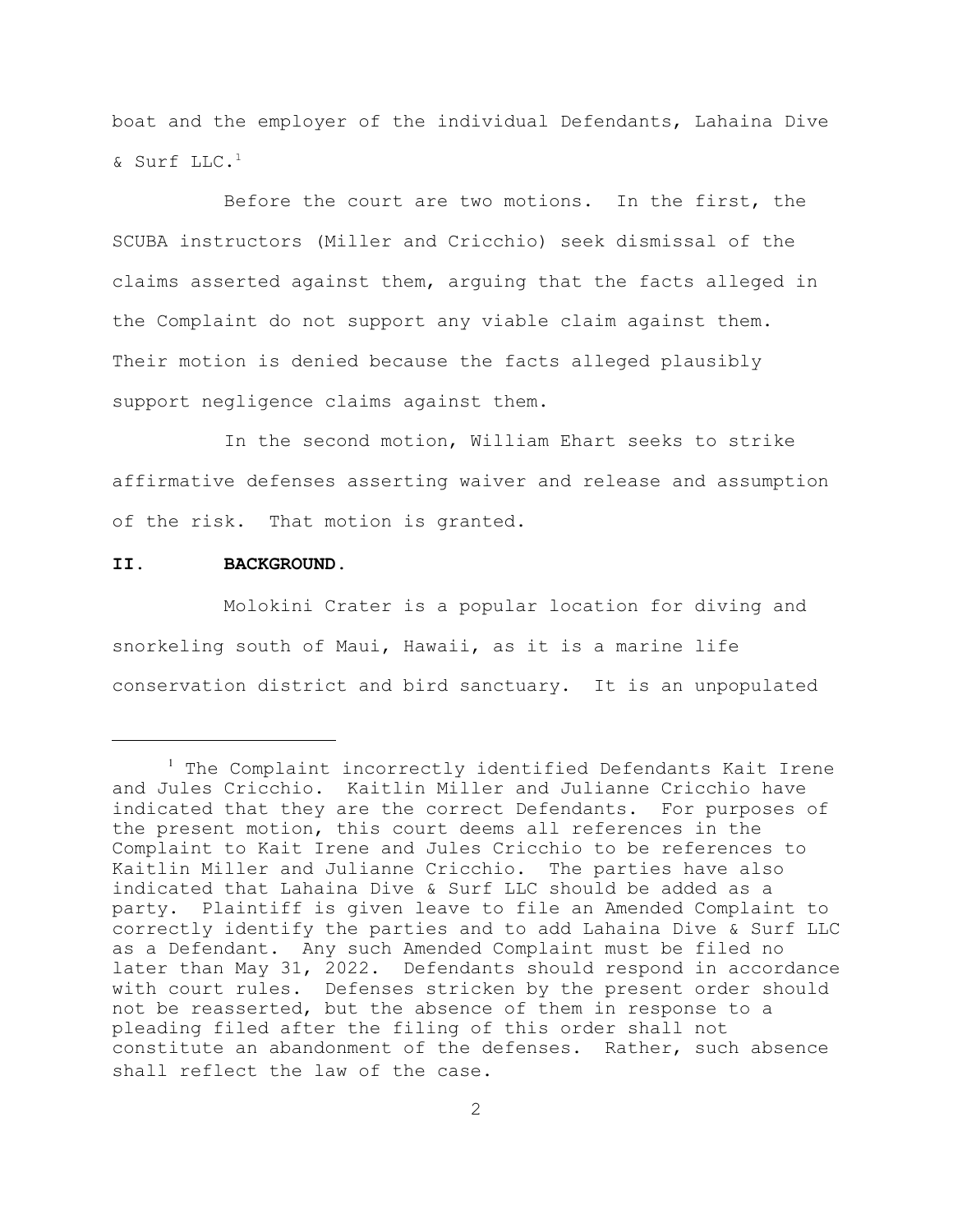partially submerged volcanic crater located approximately 2.5 miles off Maui. *See* <https://molokinicrater.com/> (last visited May 9, 2022).

On September 14, 2021, the Eharts went on a chartered SCUBA and snorkeling tour to Molokini Crater. They boarded the boat, *Dauntless*, at Lahaina Harbor and traveled on the *Dauntless* to Molokini Crater along with 14 other paying passengers. *See* Complaint ¶ 15, ECF No. 1, PageID # 6. According to the Complaint, the *Dauntless* had a three-person crew. The crew included Dam, who was the master of the *Dauntless* and the person in charge of the charter boat trip, as well as Miller and Cricchio, open-water SCUBA instructors certified by the Professional Association of Diving Instructors ("PADI"). *See id.* ¶¶ 9-11, 14, PageID #s 5-6.

At the hearing on the present motion, counsel for Lahaina Divers clarified that Lahaina Divers owned the *Dauntless,* while Lahaina Dive & Surf chartered the tour and employed Dam, Miller, and Cricchio. *See also* ECF No. 21-1 n.1, PageID # 94.

Before boarding the *Dauntless*, the Eharts signed a waiver. *See* ECF No. 32-5, PageID # 239-40; ECF No. 32-5, PageID #s 246-47. They released "LAHAINA DIVE & SURF, LLC, AND/OR LAHA[I]NA DIVERS INC. (LDS/LDI), AND ITS OWNERS, EMPLOYERS, AGENTS AND ASSIGNS FOR PERSONAL INJURIES OR WRONGFUL DEATH THAT MAY [OCCUR] DURING THE FORTHCOMING DIVE ACTIVITY AS A RESULT OF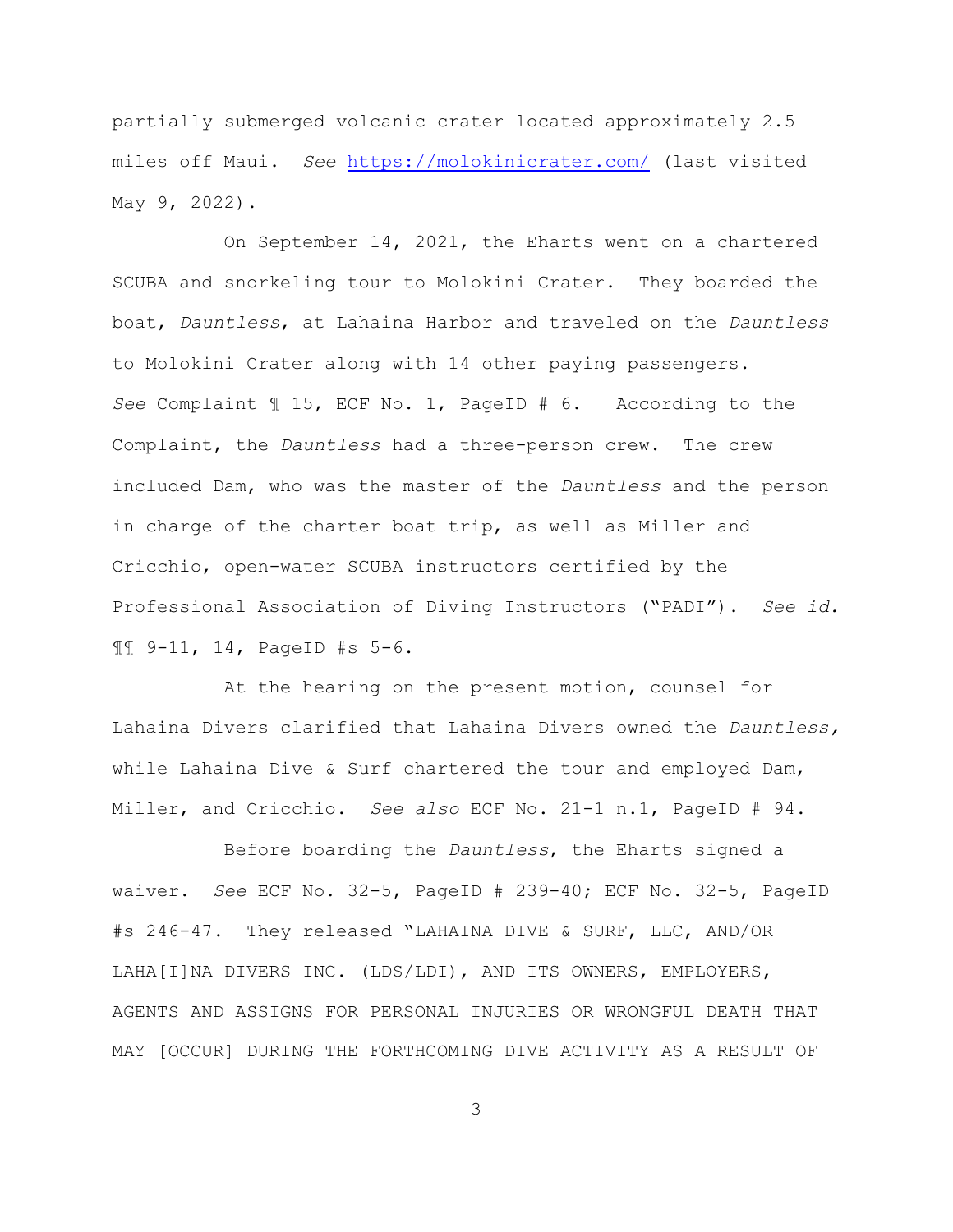THE INHERENT RISKS ASSOCIATED WITH SCUBA DIVING AND/OR SNORKELING OR AS A RESULT OF NEGLIGENCE." *Id.* The waiver then instructed the Eharts to check boxes. The following are the boxes that Maureen Ehart checked (William Ehart checked all of the boxes):

(Check off each of the following sections as you read them. If you do not scuba dive, check only those items marked by the  $*$  symbol.)  $*$ 

1. I acknowledge that I am a certified diver trained in safe diving practices  $\mathbb{R}^n$ 

 $\boldsymbol{J}$ \* 2. I am aware of the risks inherent in this scuba diving and/or snorkeling and I accept these risks

 $\overline{\phantom{a}}$ 3. I affirm that I am in good mental and physical fitness for diving, and that I am not under the influence of alcohol, nor am I under the influence of drugs that are contraindicatory to scuba diving. If I am taking medication, I affirm that I have seen a physician and have approval to scuba dive while under the influence of the medication/drugs

4. I am aware of the dangers of breath holding white scuba diving, and will not hold LDS/LDI and related entities (such as employees, instructors, certified assistants, boat operators, or diver agencies) responsible if I am injured doing so.

5. I am aware that I will be expected to scuba dive with a buddy, and it will be our responsibility to plan a dive allowing for our diving limitations and the prevailing water conditions. I will not hold the above listed businesses or individuals responsible for my failure to safely plan my dive.

\* 6. I will inspect all of my equipment prior to the activity and will notify the above listed businesses and/or individuals if any of my equipment is not working properly. I will not hold the above listed businesses or individuals responsible for my failure to inspect my equipment prior to scuba diving or snorkeling.

 $\boldsymbol{v}$ \* 7. I acknowledge that I am physically fit to scuba dive and/or snorkel. and I will not hold the above listed businesses or individuals responsible if I am injured as a result of heart, lung, ear, or circulatory problems or other illnesses that occur while scuba diving and/or snorkeling.

8. I understand that even though I follow all of the appropriate dive practices. there is still some risk of my sustaining decompression sickness, embolism or other hyperbaric injuries, and I expressly assume the risk of said injuries.

J 9. I also expressly assume the risk and accept the responsibility to plan my scuba dive and dive my plan.

 $\mathcal{J}$ \* 10. I also understand that scuba diving and/or snorkeling are physically strenuous activities and that I will be exerting myself during this diving excursion, and then if I am injured as a result of heart attack, panic, hyperventilation, etc., that I expressly assume the risk of said injuries and that I will not hold the above listed businesses or individuals responsible for the same.

\* 11. I also understand that on this open-water diving trip, I will be at a remote site and that there will not be immediate medical care or hyperbaric care available to me, and I expressly assume the risk of diving in such a remote spot.

\* 12. IT IS MY INTENTION BY THIS INSTRUMENT TO EXEMPT. RELEASE AND HOLD HARMLESS LDS/LDI AND ALL RELATED ENTITIES AS DEFINED ABOVE FROM ALL LIABILITY WHATSOEVER FOR PERSONAL INJURY, PROPERTY DAMAGE. AND WRONGFUL DEATH CAUSED BY NEGLIGENCE.

#### I HAVE FULLY INFORMED MYSELF OF THE CONTENTS OF THIS INFORMATION AND RELEASE BY READING IT BEFORE I SIGNED IT ON BEHALF OF MYSELF AND MY HEIRS.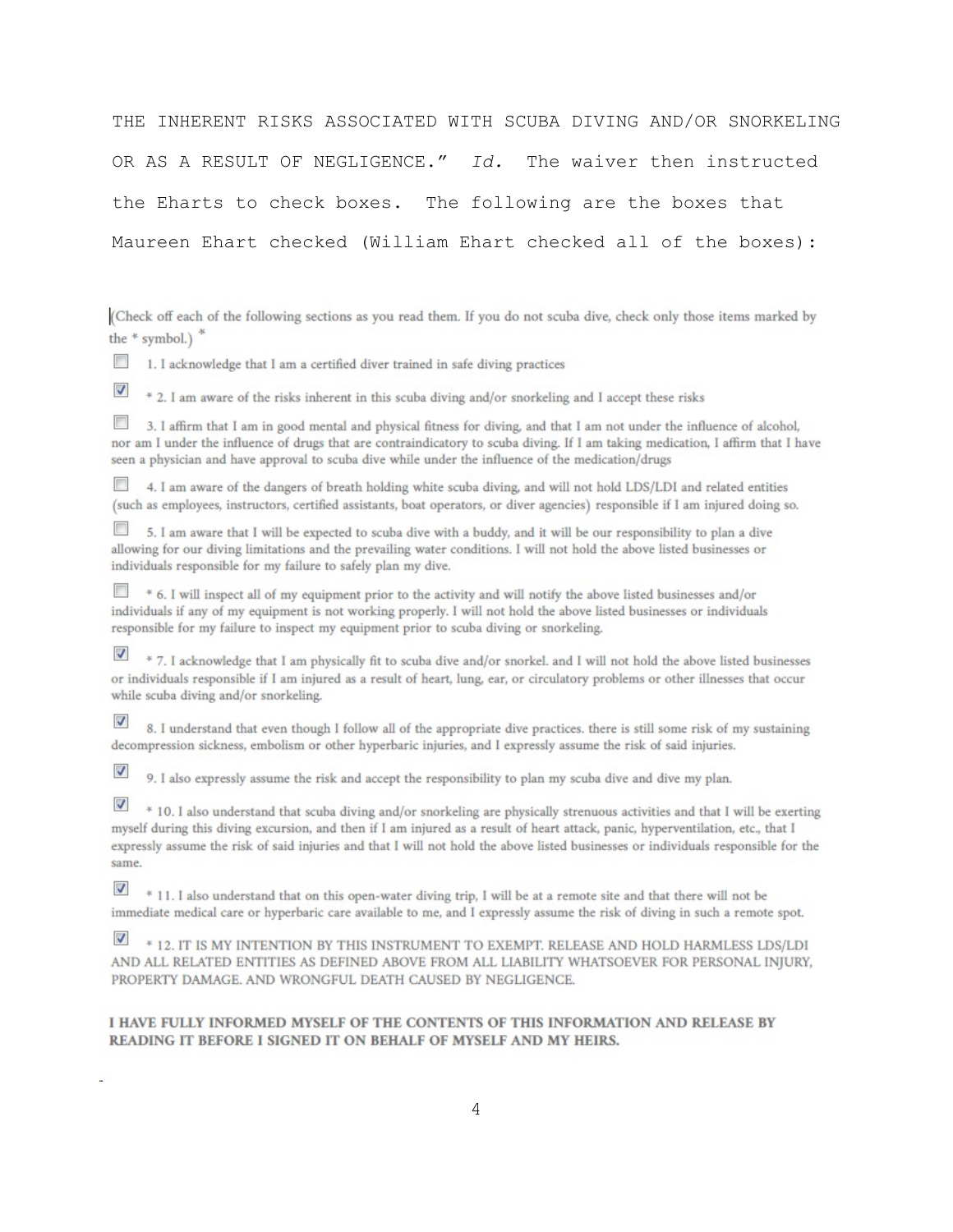According to the Complaint, Dam, Miller, and Cricchio "planned, organized, approved, and conducted" the SCUBA and snorkeling charter boat trip. *See id.* ¶ 16, PageID # 6.

The *Dauntless* went across water to Molokini Crater, which meant the boat remained on the water, as the crater is partially submerged. The boat tied up to a mooring buoy on the east side of the crater. *See id.* ¶ 16, PageID # 6. At the hearing on the motion, William Ehart argued that Defendants had admitted in their answer that Molokini Crater was a protected area with more than two dozen permanent moorings at which passengers could get on and off boats. However, in paragragh 16 of the Answer, Lahaina Divers and Dam admit only that vessels can disembark and reembark passengers at 16 to 20 moorings at Molokini Crater, not that the moorings are permanent or that Molokini Crater is a protected anchorage.

Miller escorted one group of divers on a 40-minute SCUBA tour, while Cricchio escorted another group on a similar SCUBA tour. *See id.* ¶ 17, PageID #s 6-7. Maureen Ehart was not in either group. After the SCUBA divers, including William Ehart, began their dives, Maureen Ehart and two others went from the boat into the water to snorkel. *See id.* ¶ 18, PageID # 7; ECF No. 32-4, PageID # 230 (police report indicating that William Ehart told police that he was on his SCUBA tour when his wife entered the water to go snorkeling).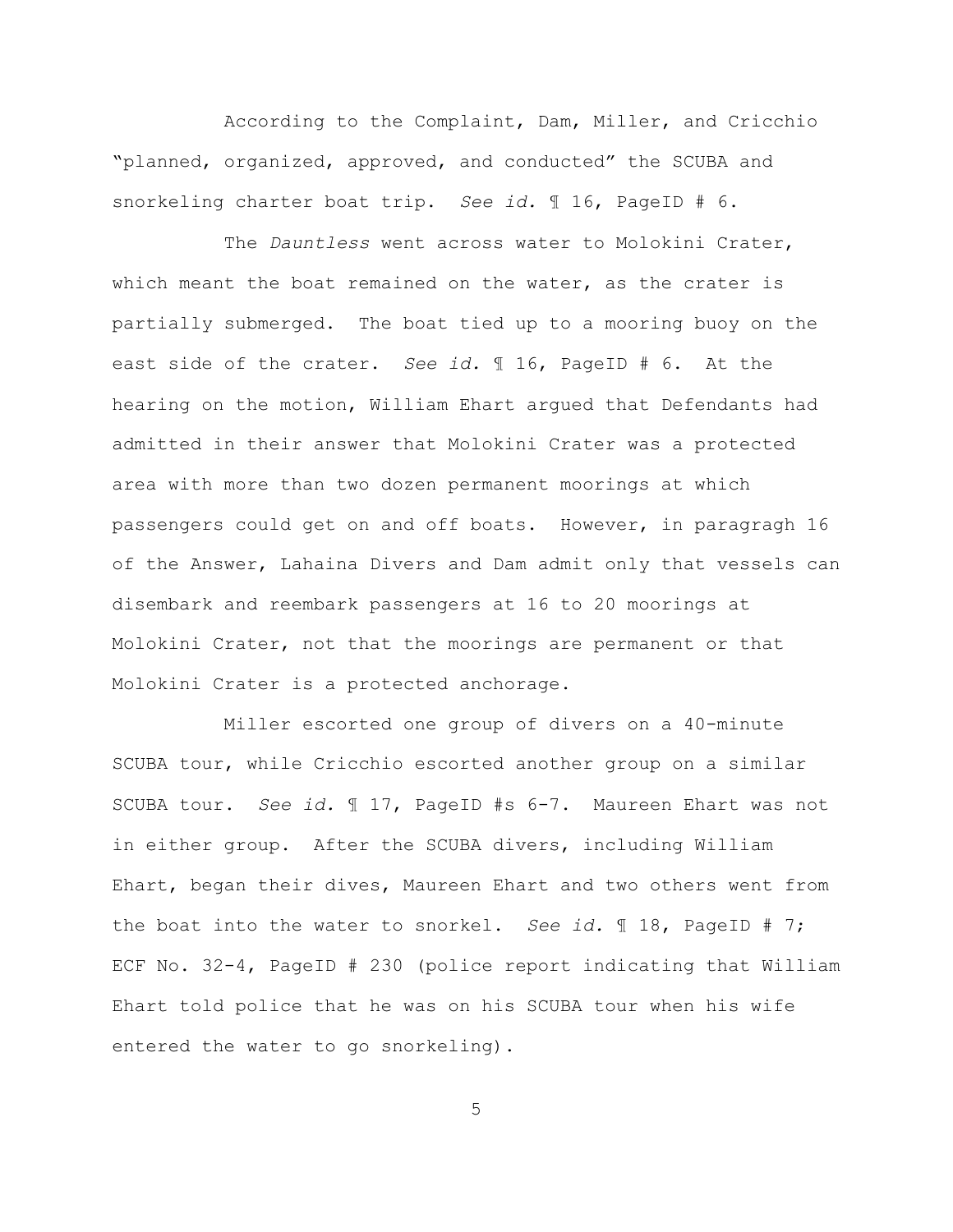Dam remained on the *Dauntless*, allegedly to: a. Maintain an anchor watch; b. Serve as a topside lookout and maintain a bubble watch; c. Monitor the radio, the currents, and the weather; d. Supervise the passengers' snorkeling activities; e. Act as a lifeguard; f. Recall the divers and snorkelers if

g. And unmoor and get the vessel underway by himself should the situation require it.

*See* Complaint ¶ 17, PageID # 7.

necessary;

According to the Complaint, the wind, waves, and current increased, and the two other snorkelers returned to the *Dauntless*. Maureen Ehart, however, continued snorkeling alone. *See id.* ¶ 19, PageID # 7. At some point, Maureen Ehart disappeared. *See* ECF No. 32-4, PageID # 229 (police report indicating that Dam said he lost sight of Maureen Ehart when he took his eyes off of her for about one minute to help the SCUBA divers back onto the boat).

The Complaint alleges that, instead of recalling the SCUBA excursions, reporting a missing passenger to the Coast Guard, or conducting an immediate search for Maureen Ehart, Dam waited for both SCUBA tours to return to the boat and then ordered Miller and Cricchio to look for her. *See id.* ¶¶ 20-21,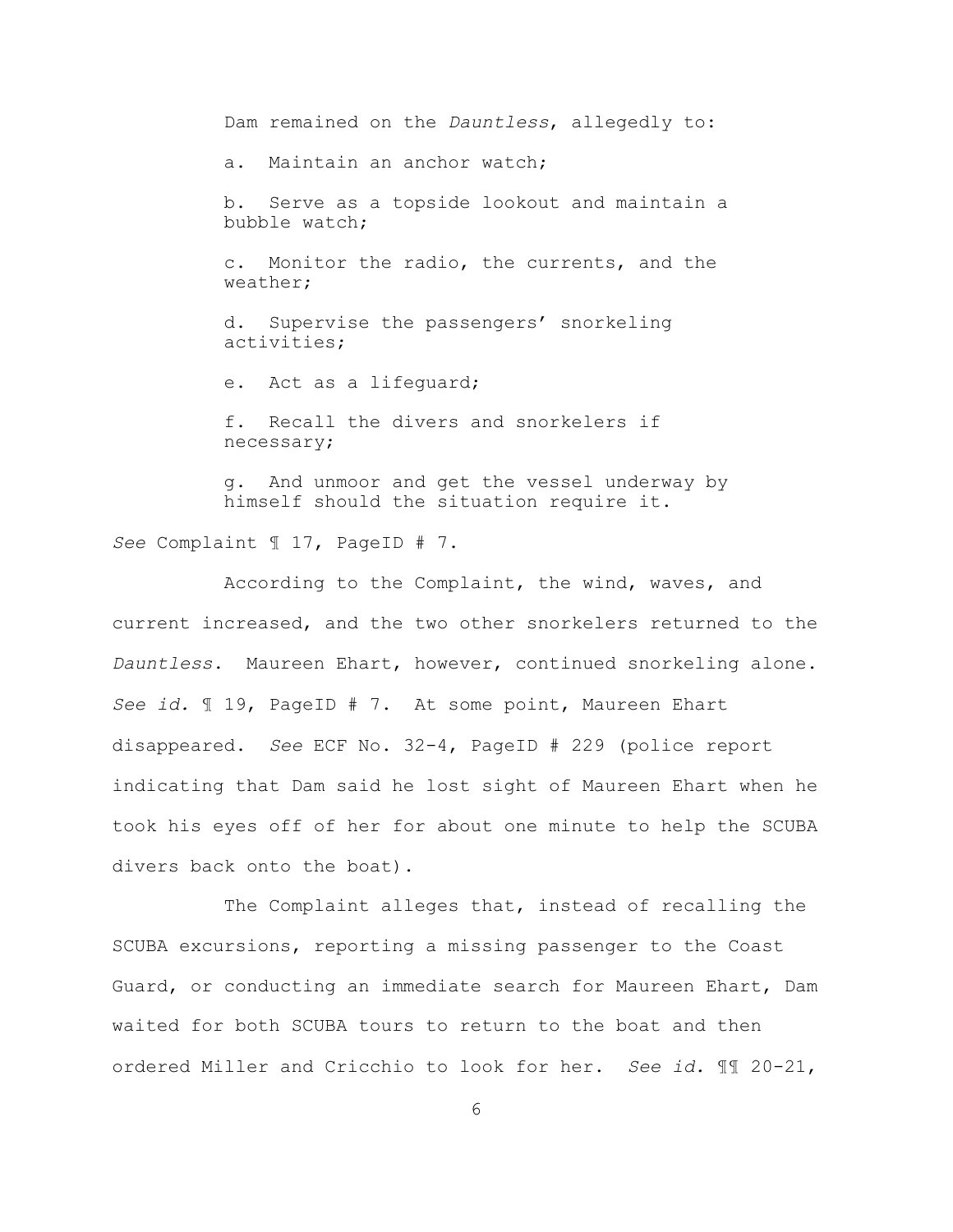PageID #s 8-9. The Complaint alleges that this search was poorly planned, as Miller and Cricchio had no paddle boards or buoys to give them a better vantage point and were unable to effectively communicate with anyone while they searched for Maureen Ehart. *See id.* ¶ 22, PageID # 9.

The Complaint alleges that Dam called the Coast Guard to ask for assistance only after Miller and Cricchio failed to locate Maureen Ehart. *See id.* ¶ 23, PageID # 9. The Coast Guard searched for Maureen Ehart for three days, but she was never found. *See id.* ¶¶ 23-24, PageID #s 9-10.

The Complaint asserts six causes of action:

1) A Wrongful Death Claim against Lahaina Divers and Dam based on alleged gross negligence;

2) A Wrongful Death Claim against Miller and Cricchio based on alleged simple negligence;

3) A Survival Claim against Lahaina Divers and Dam (damages sustained by Maureen Ehart from the time of the alleged gross negligence until her death);

4) A Survival Claim against Miller and Cricchio (damages sustained by Maureen Ehart from the time of the alleged simple negligence until her death);

5) A Reckless Infliction of Emotional Distress Claim against Lahaina Divers and Dam; and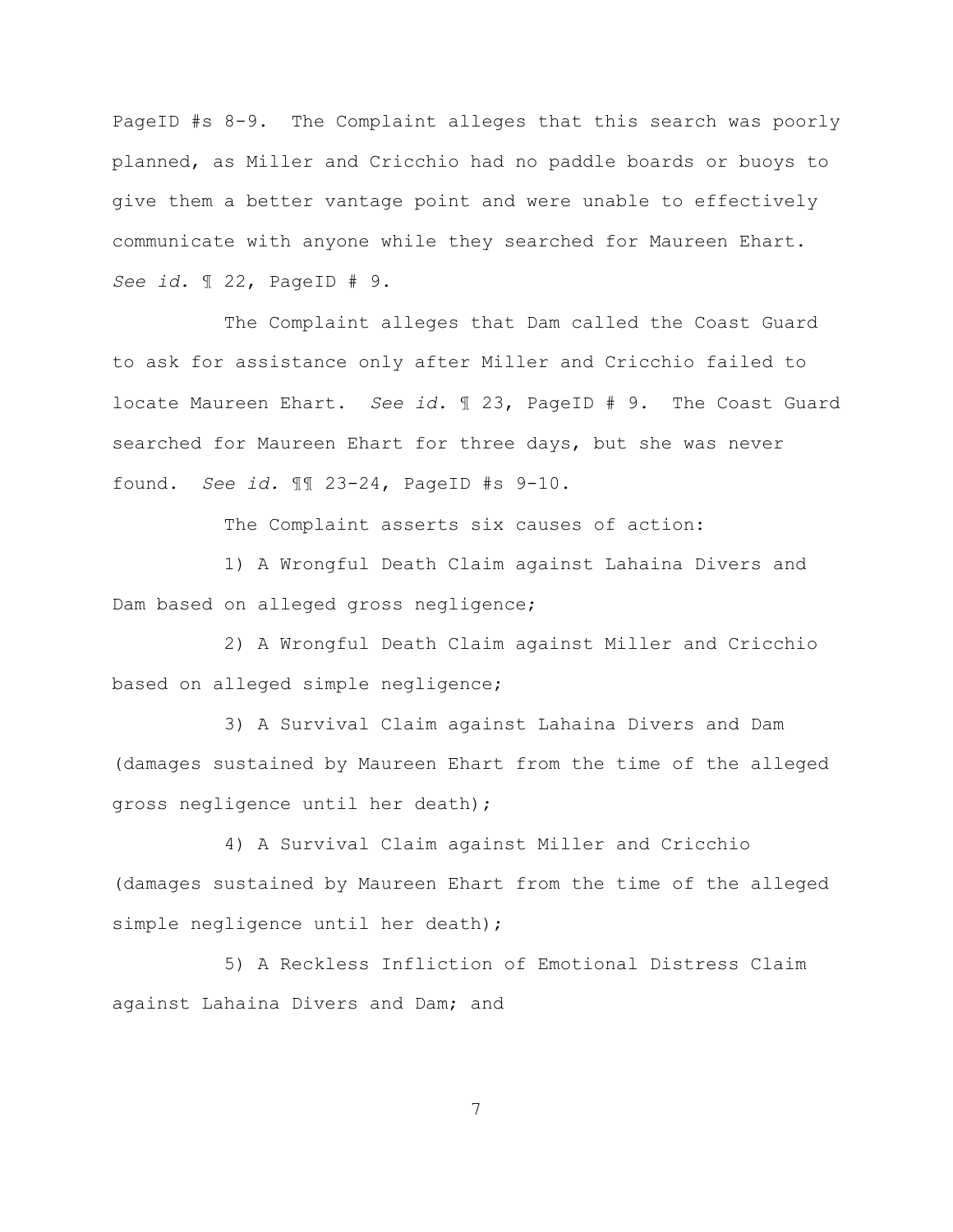6) A Negligent Infliction of Emotional Distress Claim against Miller and Cricchio.

#### **III. ANALYSIS.**

# **A. The SCUBA Instructors' Motion to Dismiss is Denied.**

### **1. Standard.**

On a Rule 12(b)(6) motion to dismiss, all allegations of material fact are taken as true and construed in the light most favorable to the nonmoving party. *See Fed'n of African Am. Contractors v. City of Oakland*, 96 F.3d 1204, 1207 (9<sup>th</sup> Cir. 1996). However, conclusory allegations of law, unwarranted deductions of fact, and unreasonable inferences are insufficient to defeat a motion to dismiss. *See Sprewell v. Golden State Warriors*, 266 F.3d 979, 988 (9<sup>th</sup> Cir. 2001).

"[T]o survive a Rule 12(b)(6) motion to dismiss, factual allegations must be enough to raise a right to relief above the speculative level, on the assumption that all the allegations in the complaint are true even if doubtful in fact." *Bell Atl. Corp. v. Twombly*, 550 U.S. 544, 555 (2007) (internal quotation marks omitted); *accord Ashcroft v. Iqbal*, 556 U.S. 662, 678 (2009) ("[T]he pleading standard Rule 8 announces does not require 'detailed factual allegations,' but it demands more than an unadorned, the-defendant-unlawfully-harmed-me accusation"). "While a complaint attacked by a Rule 12(b)(6) motion to dismiss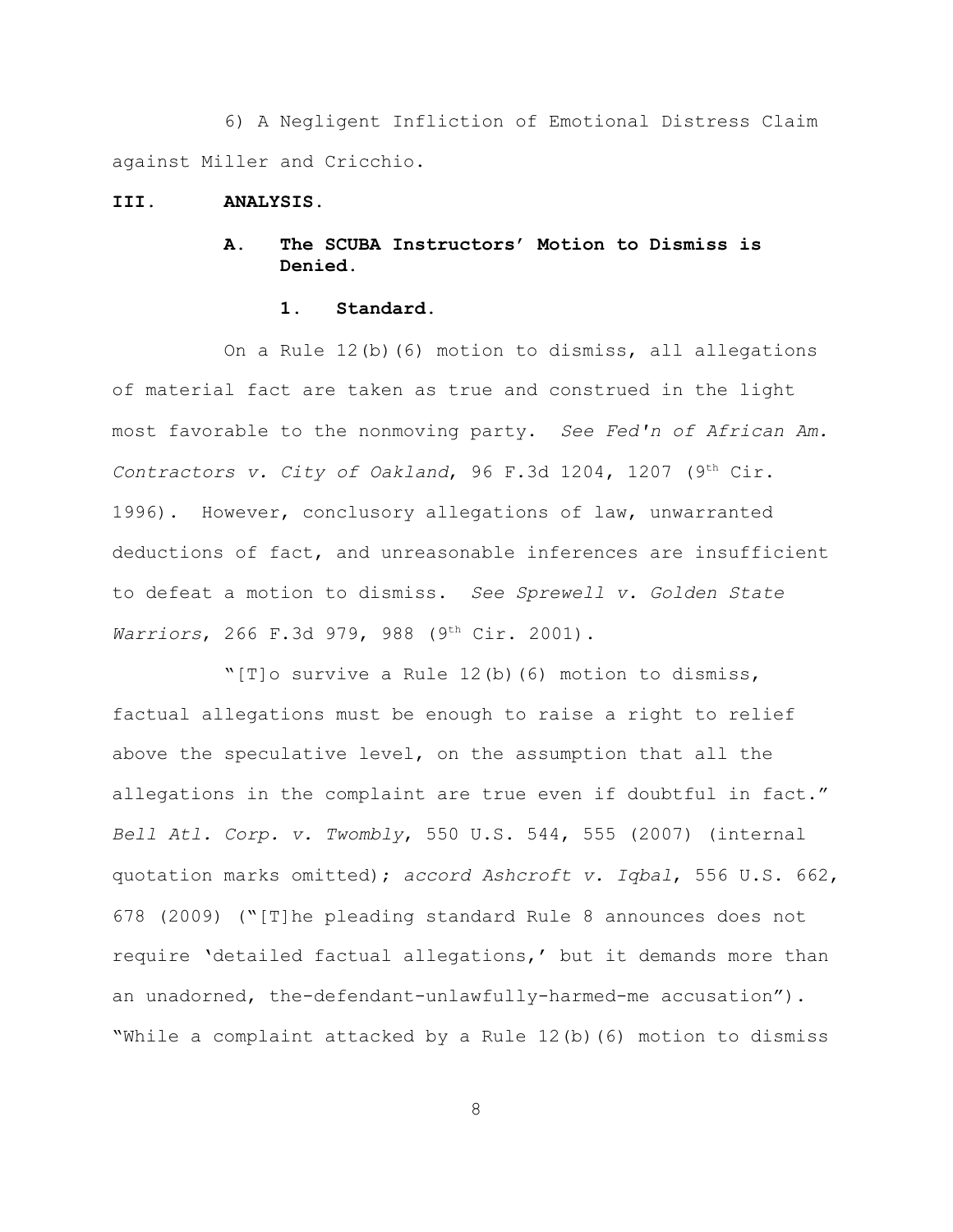does not need detailed factual allegations, a plaintiff's obligation to provide the 'grounds' of his 'entitlement to relief' requires more than labels and conclusions, and a formulaic recitation of the elements of a cause of action will not do." *Twombly*, 550 U.S. at 555. The complaint must "state a claim to relief that is plausible on its face." *Id.* at 570. "A claim has facial plausibility when the plaintiff pleads factual content that allows the court to draw the reasonable inference that the defendant is liable for the misconduct alleged." *Iqbal*, 556 U.S. at 678.

### **2. Analysis.**

The parties do not dispute that the claims asserted in the Complaint arise in admiralty, and the court agrees. *See Matter of Pac. Adventures, Inc*., 5 F. Supp. 2d 874, 877-78 (D. Haw. 1998). "Federal courts have authority to develop a substantive body of general maritime law applicable to cases within the admiralty and maritime jurisdiction. The general maritime law affords redress for injuries and damage caused by negligence." *Sutton v. Earles*, 26 F.3d 903, 912 (9<sup>th</sup> Cir. 1994) (citation and brackets omitted)

To recover for maritime negligence, a plaintiff must establish "(1) duty; (2) breach; (3) causation; and (4) damages." *Samuels v. Holland Am. Line-USA Inc.*, 656 F.3d 948, 953 (9<sup>th</sup> Cir. 2011). The duty that applies in maritime negligence cases is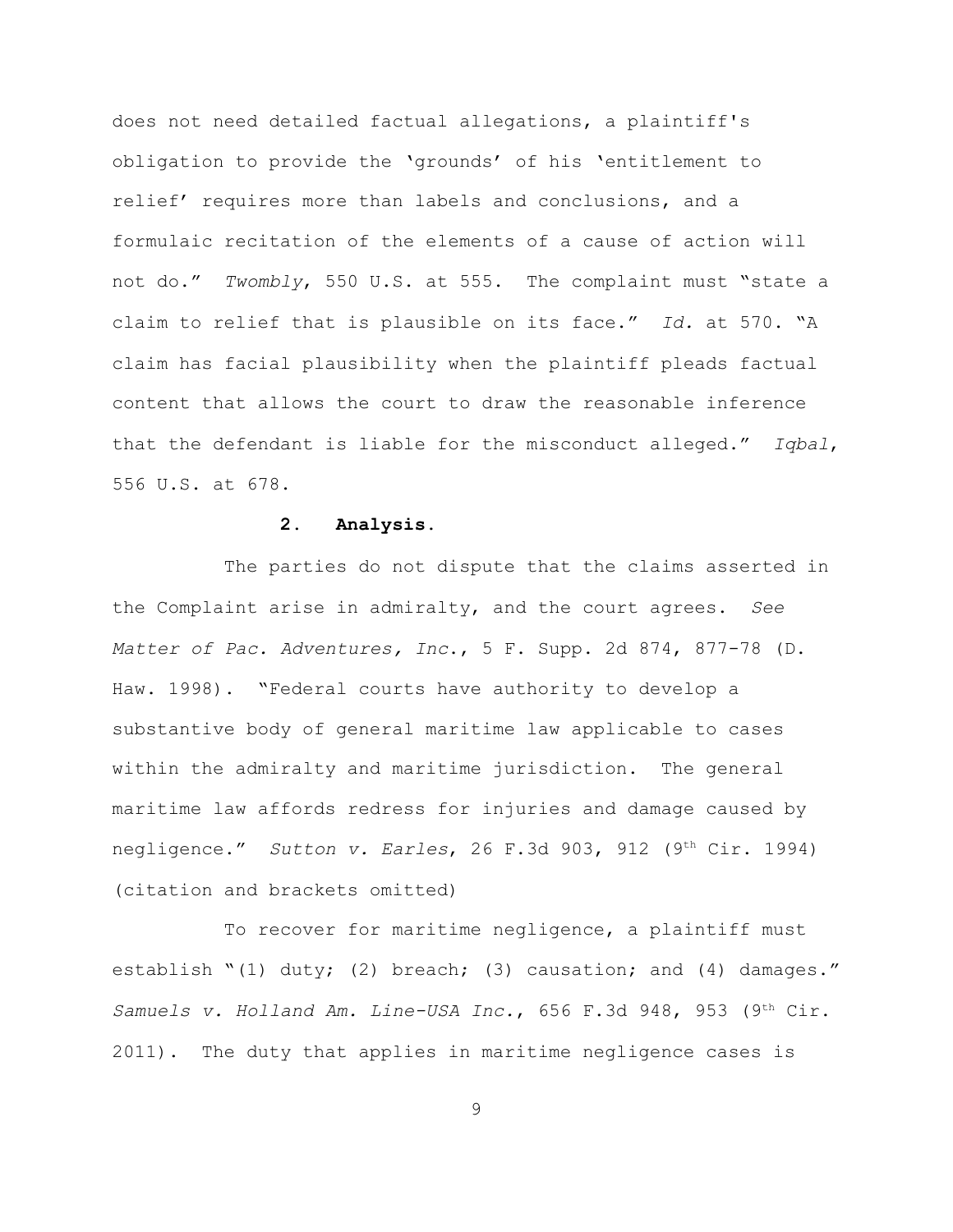that of reasonable care under the circumstances. *See Peters v. Titan Nav. Co.*, 857 F.2d 1342, 1345 (9<sup>th</sup> Cir. 1988). "The degree of care required is always that which is reasonable, but the application of reasonable will of course change with the circumstances of each particular case." *In re Catalina Cruises, Inc.*, 137 F.3d 1422, 1425 (9<sup>th</sup> Cir. 1998) (stating that a shipowner owes a duty of reasonable care to those aboard a ship who are not crew members).

In essence, Miller and Cricchio argue that they owed no duty of care to Maureen Ehart, as they were SCUBA instructors who were escorting others on SCUBA tours when Maureen Ehart entered the water to snorkel and then disappeared. They argue that the Complaint's allegations with respect to their failure to comply with PADI standards are insufficient because no specific standard has been identified. *See* ECF No. 24-1, PageID #s 99-100. To the extent the Complaint alleges that their search was untimely, they contend that the allegations support no claim against them because they were leading SCUBA tours when Maureen Ehart disappeared, and they searched for her only after the captain ordered them to do so. *Id.*, PageID # 101. They further argue that their failure to find Maureen Ehart does not support a negligence claim because they had no duty to find her. *Id.*, PageID #s 101-02. Finally, they argue that their failure to use paddle boards in their search is insufficient to support a breach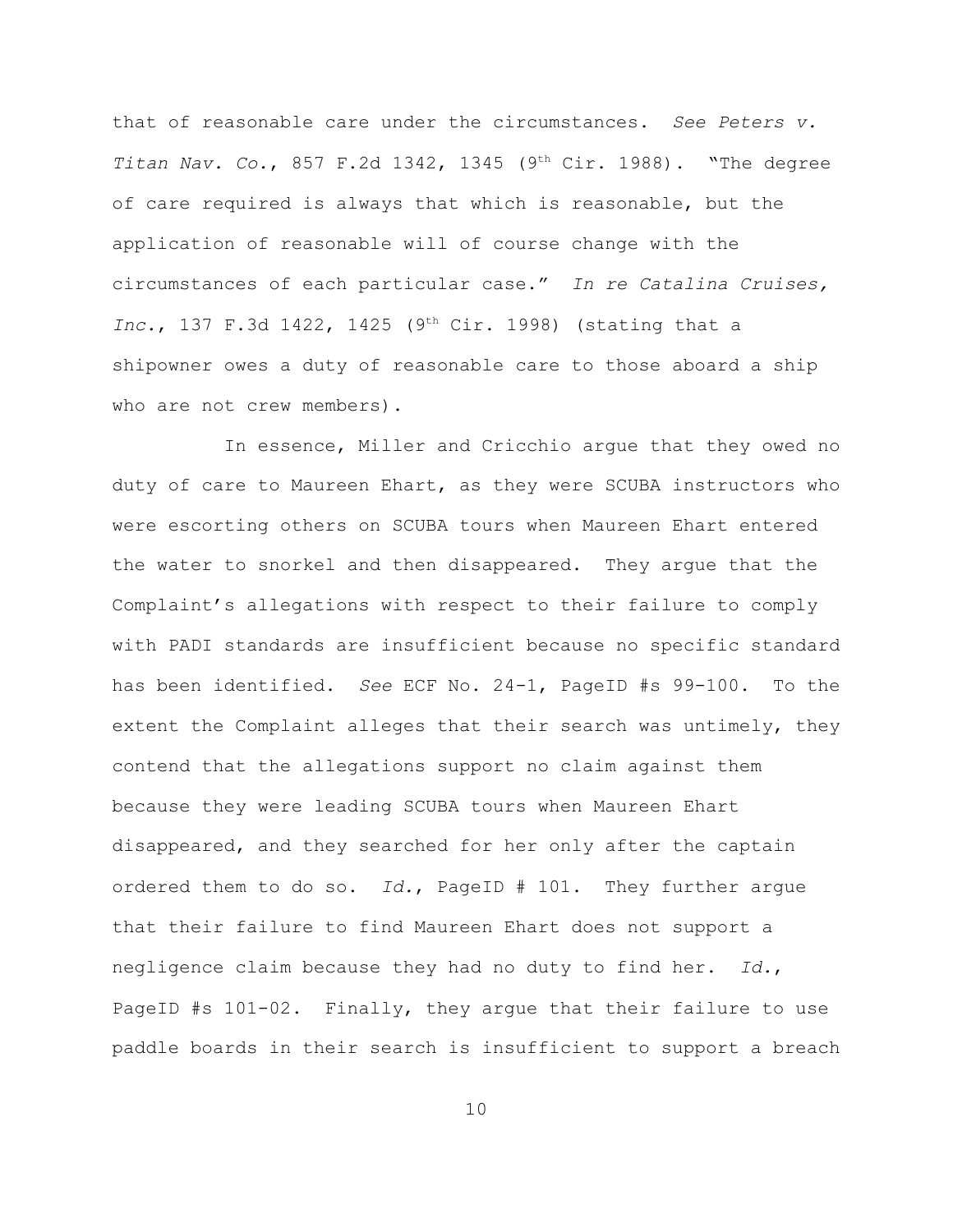of any duty because there is no allegation that there were paddle boards available to them. *Id.*, PageID # 102.

The SCUBA instructors ignore a number of allegations in the Complaint. In evaluating the Complaint on a Rule 12(b)(6) motion, the court accepts as true the facts asserted and concludes that William Ehart has alleged sufficient facts supporting a possible breach of a duty of care. *See Coyoy v. City of Eloy*, 859 F. App'x 96, 97 (9<sup>th</sup> Cir. 2021) (examining whether a complaint alleged facts sufficient to plausibly support a breach of a duty of care); *Spizzirri v. JPMorgan Chase Bank, NA*, 592 F. App'x 599, 600 (9<sup>th</sup> Cir. 2015) (examining whether a complaint "plausibly allege[d] that the defendants owed . . . a duty of care").

The Complaint plausibly alleges that the SCUBA instructors breached their duty of care in several respects. In paragraph 28 of the Complaint, for example, the Complaint alleges that all Defendants (Lahaina Divers, Dam, Miller, and Cricchio) had a duty to provide:

> a. A vessel that was manned, equipped, and operated in accordance with the requirements of its Certificate of Inspection and in compliance with 46 C.F.R. Subchapter T;

b. Safe and suitable snorkeling, scuba-diving, passenger-safety, and rescue procedures;

c. Crew members, lifeguards, dive masters, open water scuba instructors, and snorkeling supervisors who were properly trained,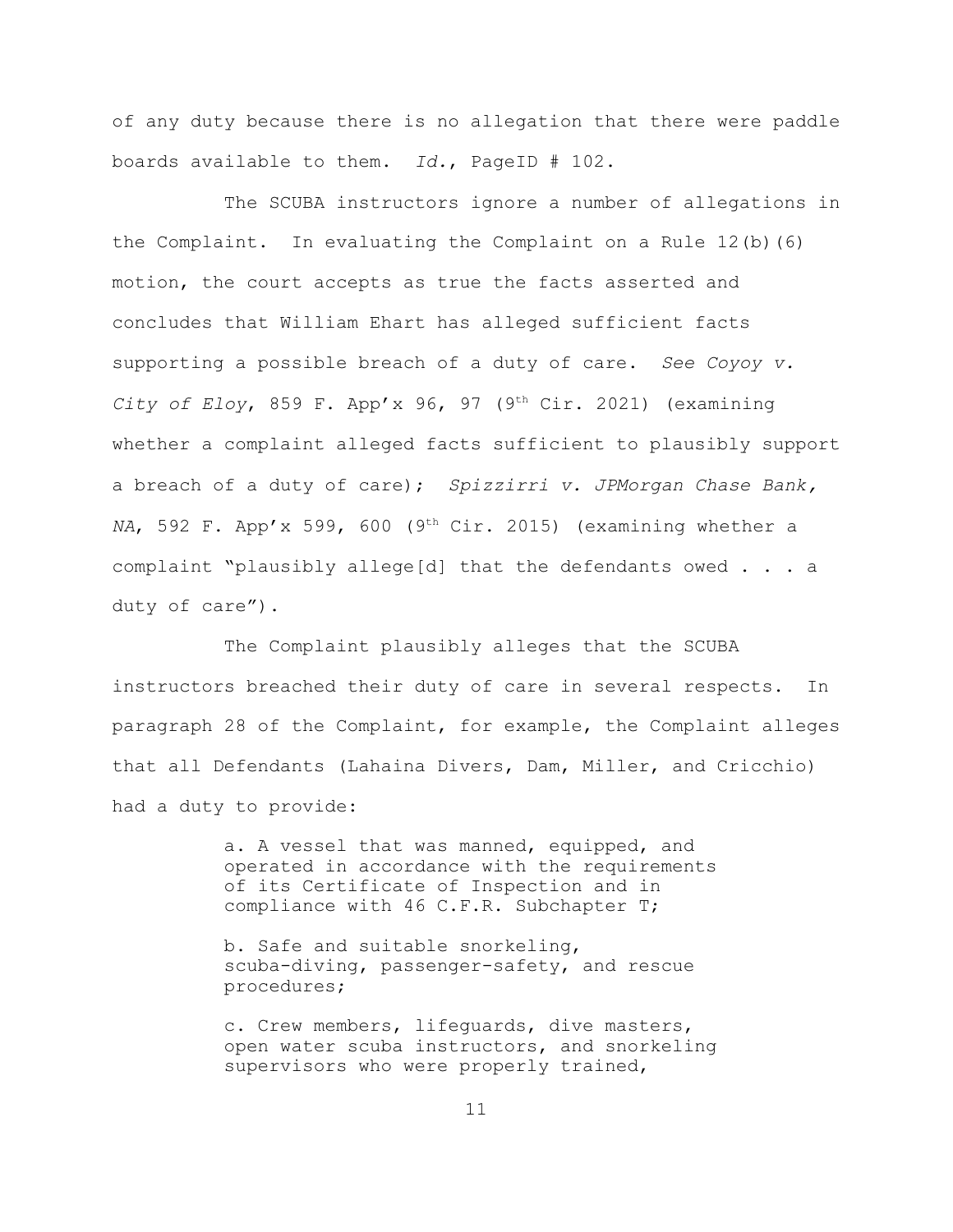certified, and equipped for their respective jobs;

d. A safe, suitable, and properly supervised time and place for the scubadiving and snorkeling excursions that Plaintiff and DECEDENT had booked; [and]

e. And a timely and effective rescue to any passenger whom they knew or should have known to be in peril.

In relevant part, the Complaint alleges that all Defendants planned, organized, approved, and conducted the SCUBA and snorkeling trip that tragically ended with Maureen Ehart's disappearance. *See* Complaint ¶ 16, PageID # 6. It alleges that Lahaina Divers and Dam failed to use an appropriate degree of care in adopting, implementing, and enforcing safe and suitable snorkeling, SCUBA, and rescue procedures, and in supervising the snorkeling activities at issue. *See* Complaint ¶ 29(e) and (f). In the second cause of action (a simple negligence claim against Miller and Cricchio), the Complaint incorporates those allegations by reference and asserts that Miller and Cricchio also failed to comply with those duties. *See id.* ¶¶ 35-36, PageID # 16. The Complaint then further asserts that Miller and Cricchio were negligent in failing to comply with PADI membership standards and in failing to timely and effectively conduct a rescue effort. *Id.* ¶ 37. The Complaint also alleges that the search was poorly planned and improperly equipped. *Id.* ¶ 22, PageID # 9.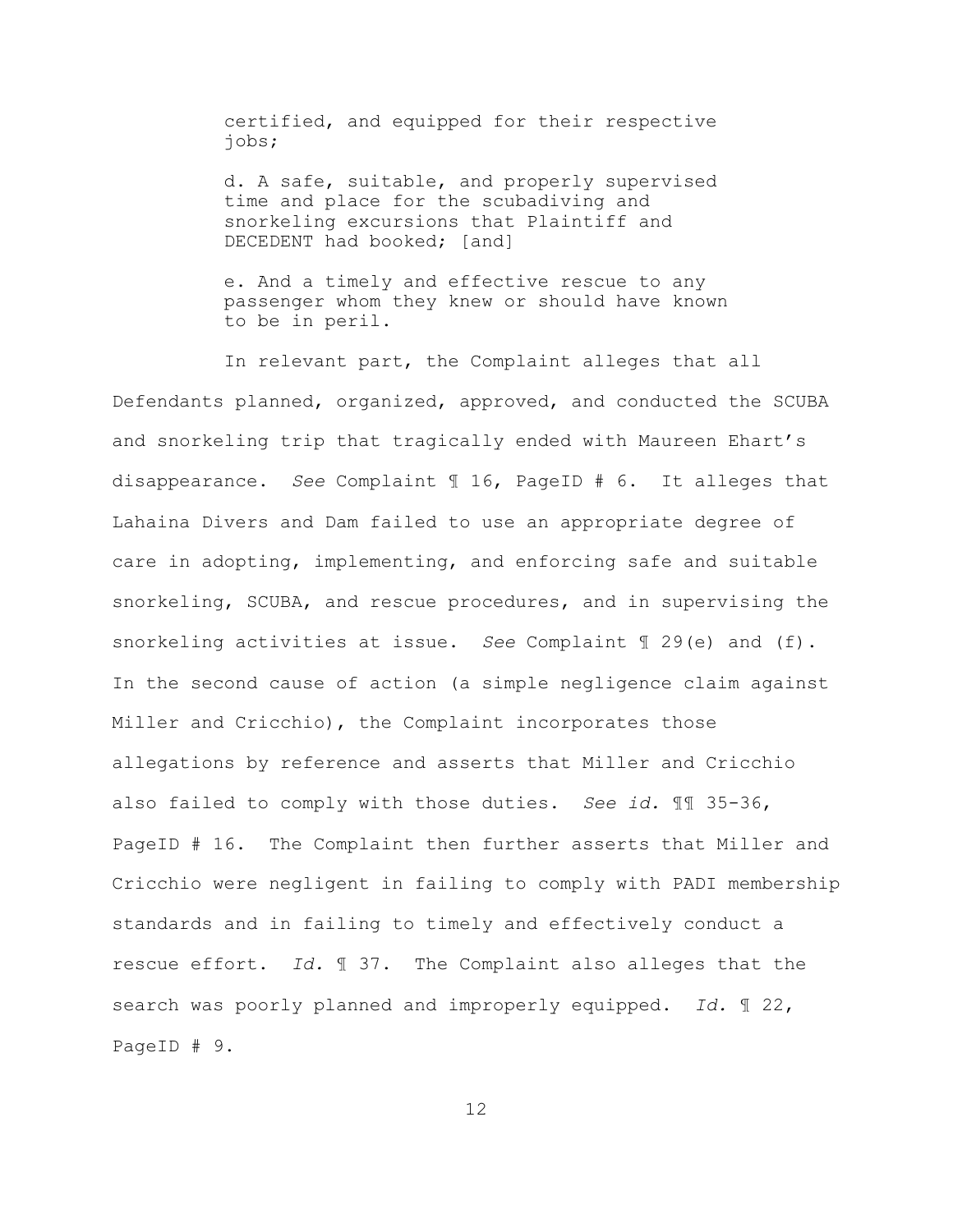The Complaint plausibly alleges that, as SCUBA instructors and crew members of the *Dauntless*, Miller and Cricchio had a duty to plan and implement the SCUBA and snorkeling excursion such that it was safe and such that Maureen Ehart was properly supervised while snorkeling. The Complaint also plausibly alleges that Miller and Cricchio had a duty to properly plan for the foreseeable situation in which a passenger went missing, requiring them to execute a rescue plan in a timely and effective manner. This court is not ruling that Miller and/or Cricchio actually had such duties, only that the facts alleged plausibly support such duties. Nor is the court ruling that such duties arise under any PADI standard or Coast Guard regulation. This court leaves for further adjudication at trial or via some other motion the issue of whether the actual facts support such duties. On the present motion, the court is accepting as true the allegation that the SCUBA instructors had such duties in this case.

In so doing, this court is well aware that it is often said that whether a duty exists is a question of law. *See Martinez v. Korea Shipping Corp.*, 903 F.2d 606, 609 (9<sup>th</sup> Cir. 1990) ("The existence and extent of a duty of care are questions of law, but proximate cause and whether such a duty has been breached are questions of fact."); *Contango Operators, Inc. v. United States*, 9 F. Supp. 3d 735, 741 (S.D. Tex. 2014) (stating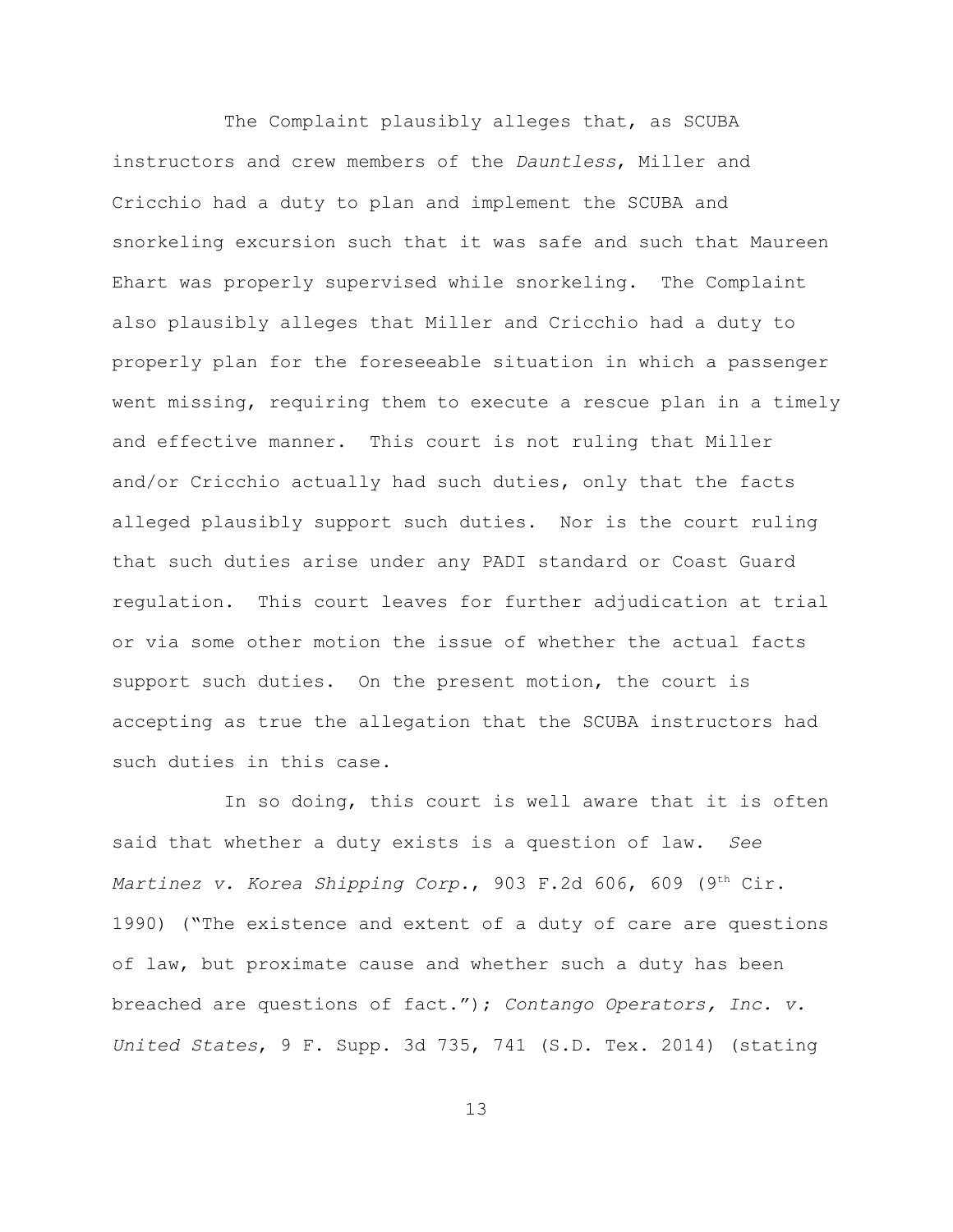that the duty owed in a negligence case brought under admiralty law is a question of law for the court to decide), *aff'd sub nom. Contango Operators, Inc. v. Weeks Marine, Inc.*, 613 F. App'x 281 (5<sup>th</sup> Cir. 2015); see also Janssen v. Am. Hawaii Cruises, Inc., 69 Haw. 31, 34, 731 P.2d 163, 165 (1987) ("The existence of a duty is a question of law."). The problem in the present case is that duties may or may not exist based on facts that have not been established in the record. This court, accepting as true the Complaint's factual allegations, cannot say that the alleged duties are absent as a matter of law. In maritime cases, a court considers whether a duty of reasonable care exists, but the circumstances of a case affect what is reasonable. *See In re Catalina Cruises, Inc.*, 137 F.3d at 1425.

Because the Complaint plausibly alleges a breached duty on the part of the SCUBA instructors, their motion to dismiss is denied.

# **B. William Ehart's Motion to Strike Lahaina Divers' and Dam's Second Affirmative Defense Is Granted in Light of 46 U.S.C. § 30509.**

#### **1. Standard.**

Rule 12(f) of the Federal Rules of Civil Procedure states that a district court "may strike from a pleading an insufficient defense or any redundant, immaterial, impertinent, or scandalous matter." "The function of a 12(f) motion to strike is to avoid the expenditure of time and money that must arise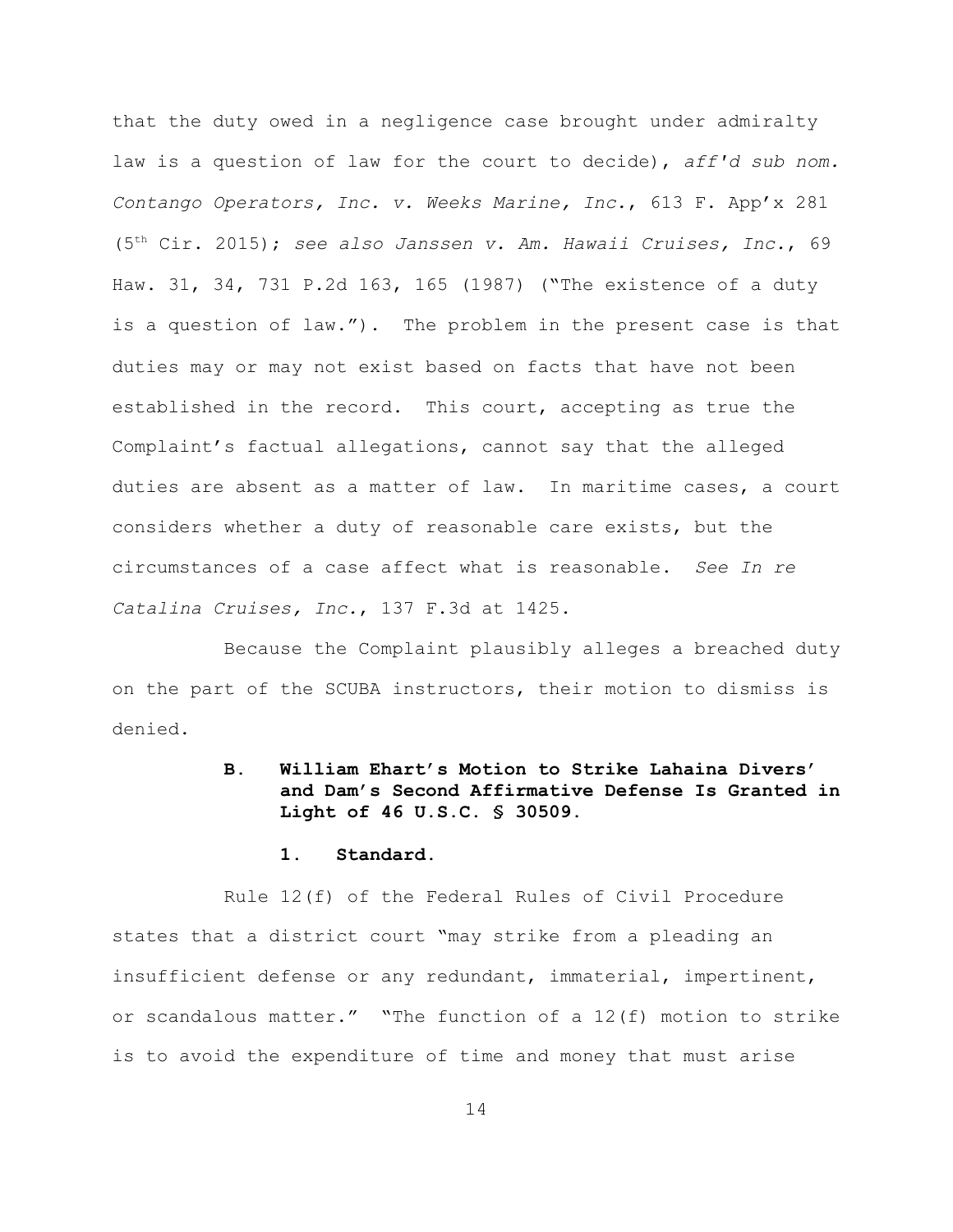from litigating spurious issues by dispensing with those issues prior to trial." *Whittlestone, Inc. v. Handi-Craft Co.*, 618 F.3d 970, 973 (9<sup>th</sup> Cir. 2010) (quotation marks and citation omitted). In considering a motion to strike, the court "views the challenged pleadings in the light most favorable to the [opposing party]." *Wailua Assocs. v. Aetna Cas. & Sur. Co.*, 183 F.R.D. 550, 554 (D. Haw. 1998). A Rule 12(f) motion to strike is a "severe measure and is generally viewed with disfavor." *United States v. 729.773 Acres of Land*, 531 F. Supp. 967, 971 (D. Haw. 1982). However, a motion to strike a defense may be granted when a defense is clearly insufficient. *Id.*

#### **2. Analysis.**

Lahaina Divers and Dam have asserted waiver and release as their Second Affirmative Defense. *See* ECF No. 20, PageID # 73. William Ehart seeks to strike this defense, arguing that it is void under part of the Shipowner's Limitation of Liability Act, 46 U.S.C. § 30509(a), which states:

> (1) The owner, master, manager, or agent of a vessel transporting passengers between ports in the United States, or between a port in the United States and a port in a foreign country, may not include in a regulation or contract a provision limiting--(A) the liability of the owner, master, or agent for personal injury or death caused by the negligence or fault of the owner or the owner's employees or agents.

Any such provision is void.  $46 \text{ U.S.C. }$  \$ 30509(a)(2) ("A provision described in paragraph (1) is void."). Because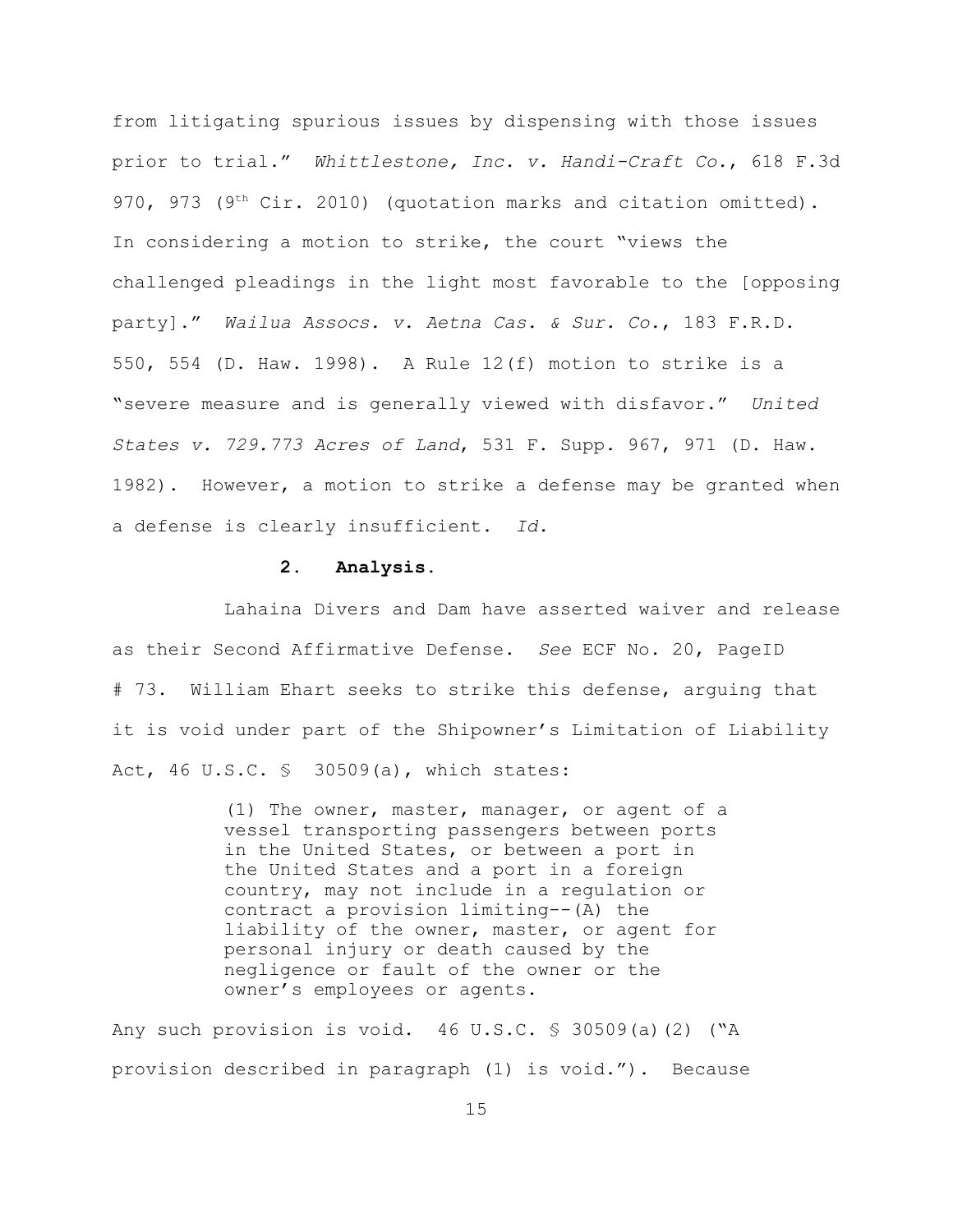$$30509(a)(1)(A)$  prohibits waivers with respect to vessels transporting passengers between ports in the United States, the court rules that the waiver signed by the Eharts is void. Accordingly, the motion to strike the second defense is granted.

In striking the defense, this court acknowledges the multiple cases that Defendants cite in arguing that the waivers the Eharts signed are enforceable. For example, *Shultz v. Florida Keys Dive Center, Inc.*, 224 F.3d 1269 (11<sup>th</sup> Cir. 2000), *Olivelli v. Sappo Corporation*, 225 F. Supp. 2d 109, 119 (D.P.R. 2002), and *Jerome v. Water Sports Adventure Rentals and Equiptment*, 2013 WL 1499046 (D.V.I. Apr. 12, 2013), all determined that § 30509 (or its predecessor statute) was inapplicable to waivers involving recreational ocean sport activities.

In *Shultz v. Florida Keys Dive Center, Inc.*, 224 F.3d 1269 (11<sup>th</sup> Cir. 2000), the Eleventh Circuit determined that the predecessor statute to § 30509, 46 U.S.C. § 183c(a), did not prohibit waivers of negligence claims arising out of SCUBA activities from a dive boat. In other words, the waiver in *Shultz* was enforceable unless there was some other reason not to enforce it. Under § 183c(a) (as under § 30509), it was

> unlawful for the manager, agent, master, or owner of any vessel transporting passengers between ports of the United States or between any such port and a foreign port to insert in any rule, regulation, contract, or agreement any provision or limitation (1) purporting,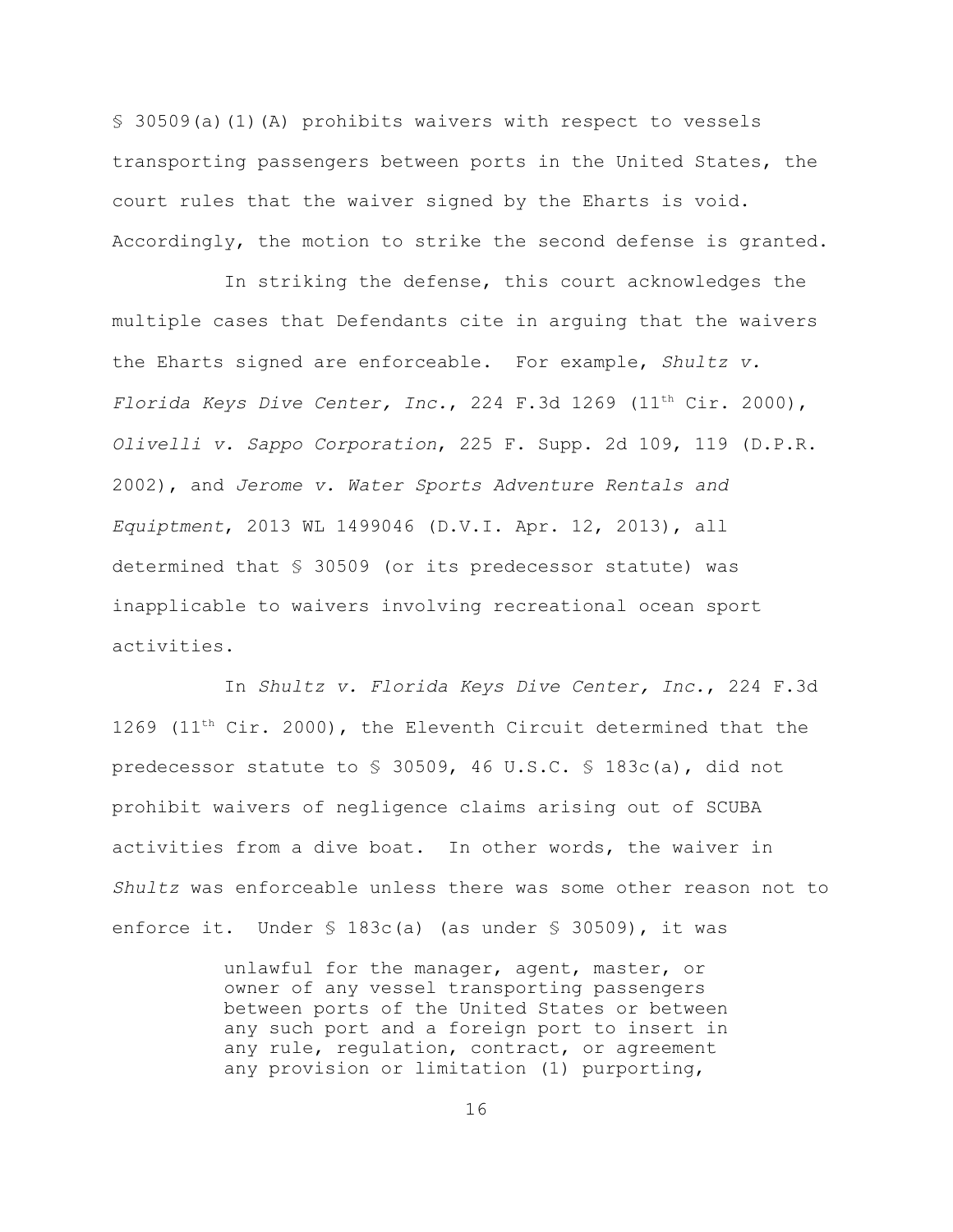in the event of loss of life or bodily injury arising from the negligence or fault of such owner or his servants, to relieve such owner, master, or agent from liability, or from liability beyond any stipulated amount, for such loss or injury . . . .

Shultz had sued the Florida Keys Dive Center and some of its employees after his wife apparently drowned during a SCUBA trip conducted by the dive center. 224 F.3d at 1270. Shultz sought to invalidate the waiver he and his wife had signed under § 183c(a). The Eleventh Circuit rejected the application of § 183c(a), reasoning that the vessel at issue was "only as a dive boat: it departed the port of Tavernier in the Florida Keys, brought the divers to the location of the dive, and after the dive returned them to Tavernier. It was not a 'vessel transporting passengers between ports of the United States or between any such port and a foreign port.'" *Id.* at 1271.

In ruling that the Shultzes' waivers were not void under § 30509's predecessor, the Eleventh Circuit stated:

> The legislative history supports the interpretation . . . that the statute does not cover the liability release signed by Patricia Shultz. Congress enacted § 183c(a) in 1936 to "put a stop to" practices like "providing on the reverse side of steamship tickets that in the event of damage or injury caused by the negligence or fault of the owner or his servants, the liability of the owner shall be limited." H.R. Rep. No. 74–2517, at 6–7 (1936)[;] H.R. Rep. No. 74–2517, at 6–7 (1936); S. Rep. No. 74–2061, at  $6-7$  (1936) [;] S. Rep. No. 74-2061, at  $6-7$ (1936). That "practice" that Congress intended to outlaw was much different than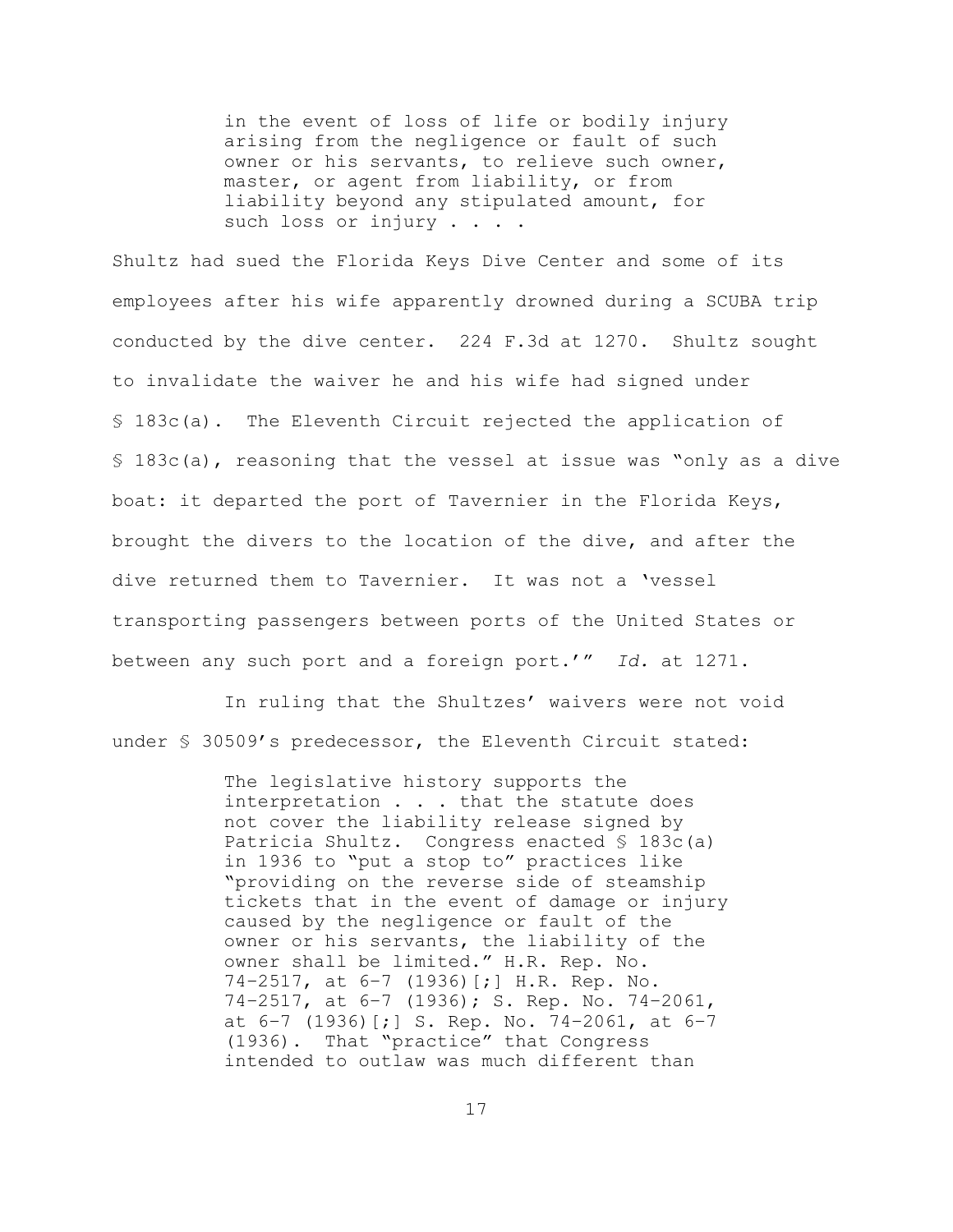the practice here--requiring a signed liability release to participate in the recreational and inherently risky activity of scuba diving.

*Id.*

*Olivelli v. Sappo Corporation*, 225 F. Supp. 2d 109, 119 (D.P.R. 2002), relied on *Shultz* in declining to invalidate a waiver pursuant to  $S$  183c(a) with respect to a wrongful death action asserted against a dive instructor and his employer arising out of a SCUBA accident.

In *Jerome v. Water Sports Adventure Rentals and Equipment*, 2013 WL 1499046 (D.V.I. Apr. 12, 2013), the plaintiff sued Watersports Adventure Rentals and Equipment, Inc., dba Island Flight Adventures, for injuries sustained during a jet ski and snorkeling tour. The district court determined that § 30509 did not apply to void a release because the case did not involve a "'vessel transporting passengers between ports in the United States, or between a port in the United States and a port in a foreign country' as required by  $\frac{1}{5}$  30509(a)(1). Instead, the plaintiff was injured during a recreational jet ski and snorkeling tour provided by IFA." *Id.* at \* 7.

The rulings of *Shultz*, *Olliveri*, and *Jerome* purport to embody the simple rule that dive boats differ from steamships, and that Congress was not thinking of dive boat excursions when it enacted § 183c(a) (now § 30509). But the actual language of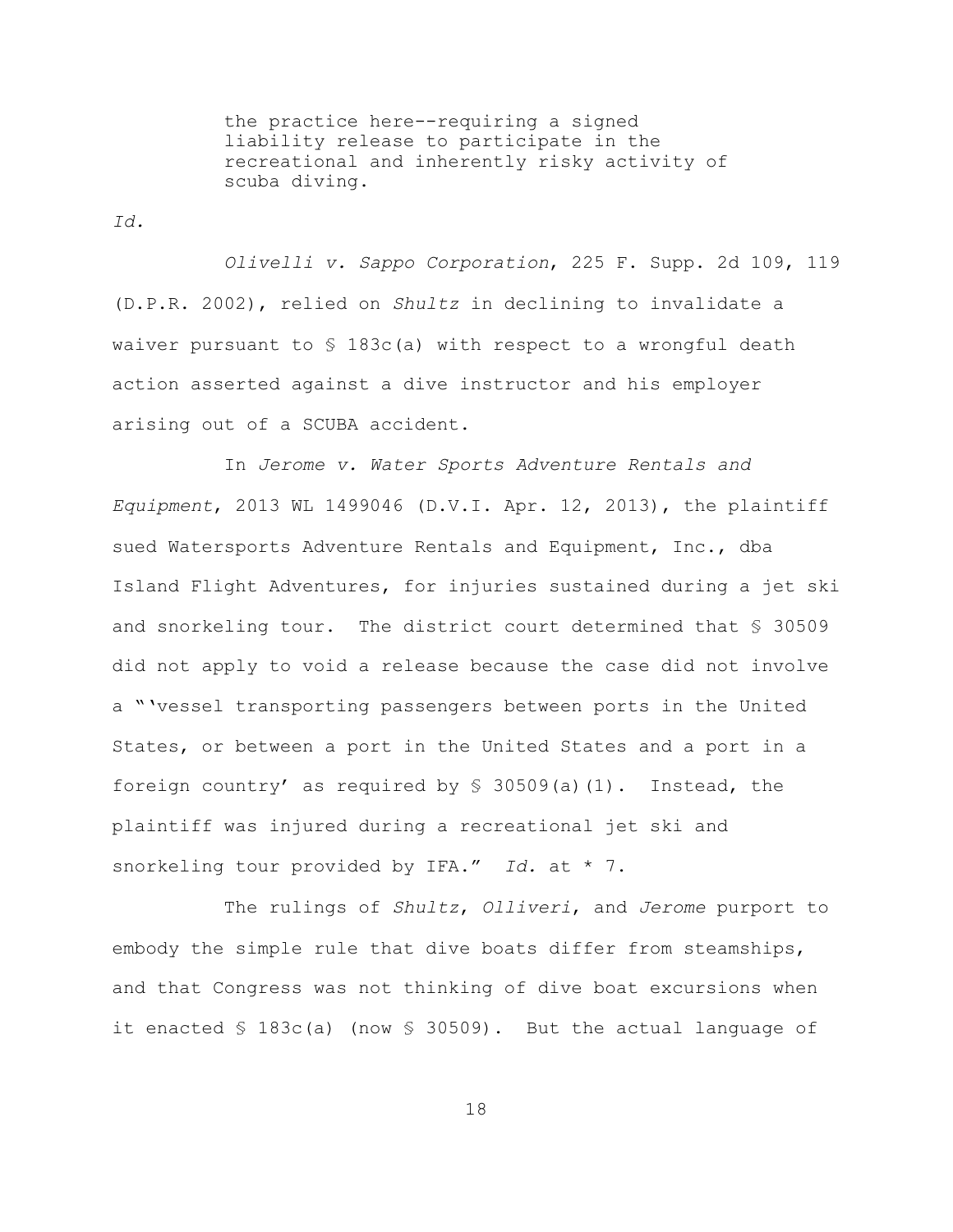§ 30509 and its purpose suggest a different result in the present case.

Section 30509 voids the waivers the Eharts signed only if all of the statute's terms are satisfied. *Wallis v. Princess Cruises*, *Inc.*, 306 F.3d 827, 835 (9<sup>th</sup> Cir. 2002), is instructive. In *Wallis*, the Ninth Circuit refused to apply § 183c to a cruise that "did not touch a United States port." The Ninth Circuit reasoned that § 183c plainly did not apply when the vessel was not transporting passengers between ports of the United States or between any such port and a foreign port. *Id.* This court similarly turns to whether the facts of this case satisfy the language of § 30509 in light of the basic canons of statutory construction.

It is well established that "issues of statutory construction are questions of law." *Nelson v. Heiss*, 271 F.3d 891, 893 (9<sup>th</sup> Cir. 2001); *Barona Grp. of Capitan Grande Band of Mission Indians v. Am. Mgmt. & Amusement, Inc*., 840 F.2d 1394, 1401 (9<sup>th</sup> Cir. 1987). A statute's language is the starting point for its interpretation. *See Dyer v. United States*, 832 F.2d 1062, 1066 (9<sup>th</sup> Cir. 1987). This court interprets undefined statutory terms by giving them their ordinary meanings. *See FCC v. AT&T Inc*., 562 U.S. 397, 403 (2011) ("When a statute does not define a term, we typically give the phrase its ordinary meaning" (internal quotation marks and citation omitted)); *Animal Legal*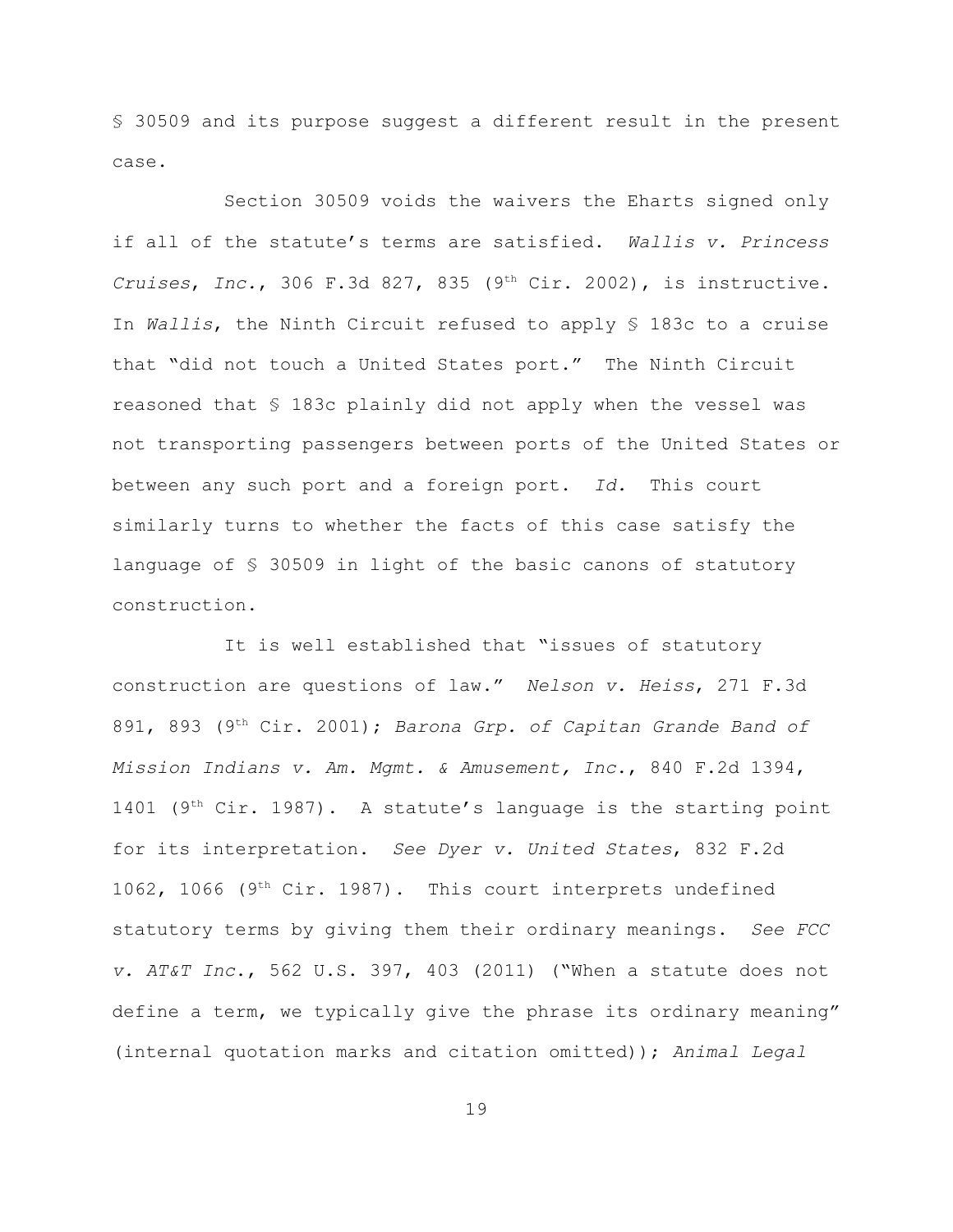*Def. Fund v. United States Dep't of Agric.*, 933 F.3d 1088, 1093 (9<sup>th</sup> Cir. 2019) (same); *accord Mohamad v. Palestinian Auth.*, 566 U.S. 449, 454 (2012) ("Because the TVPA does not define the term 'individual,' we look first to the word's ordinary meaning.").

The Ninth Circuit has explained that, in determining the ordinary meaning of a word, courts usually consult dictionary definitions. When the word has a plain meaning or is unambiguous, the statutory interpretation inquiry ends. *See Animal Legal Def. Fund*, 933 F.3d at 1093.

Of course, as the Supreme Court has recognized, when "the literal reading of a statutory term would compel an odd result, . . . we must search for other evidence of congressional intent to lend the term its proper scope." *Pub. Citizen v. U.S. Dep't of Just*., 491 U.S. 440, 454 (1989) (quotation marks and citation omitted). The Supreme court has explained:

> Looking beyond the naked text for guidance is perfectly proper when the result it apparently decrees is difficult to fathom or where it seems inconsistent with Congress' intention, since the plain-meaning rule is rather an axiom of experience than a rule of law, and does not preclude consideration of persuasive evidence if it exists.

*Id.* (quotation marks and citation omitted). In other words, "[t]he plain meaning governs unless a clearly expressed legislative intent is to the contrary  $\ldots$ , or unless such plain meaning would lead to absurd results." *Dyer*, 832 F.2d at 1066 (citation omitted).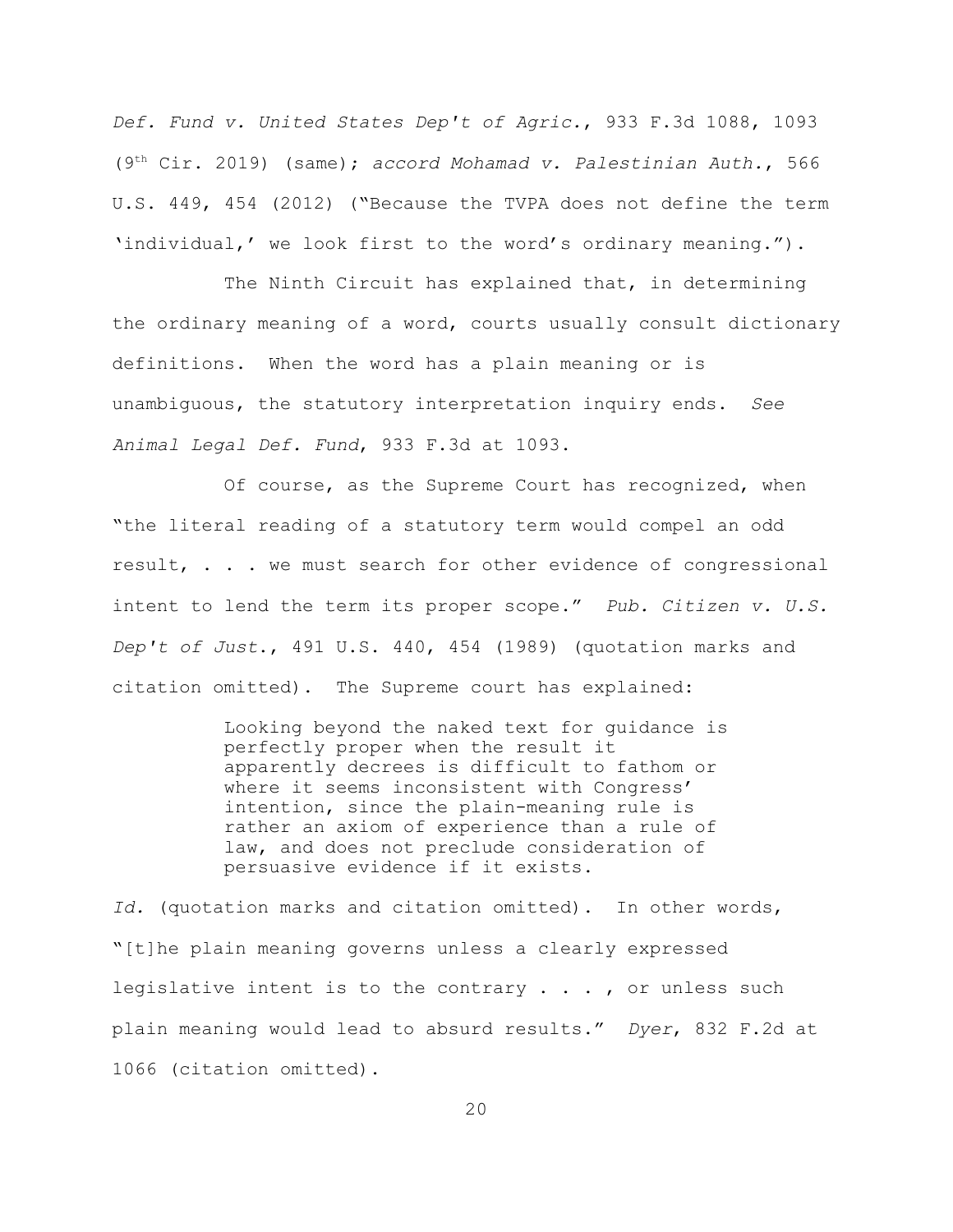Section 30509(a)(1)(A) prohibits (1) an "owner, master, manager, or agent of a vessel" that is (2) "transporting passengers between ports in the United States" from (3) limiting liability for "personal injury or death caused by the negligence or fault of the owner or the owner's employees or agents." The first and third elements are not in issue here. Lahaina Divers and Dam have admitted that Lahaina Divers is the owner of the *Dauntless*. *See* Answer ¶ 8, ECF No. 20, PageID # 67 ("Defendants admit that Lahaina Divers owned the dive boat Dauntless . . . ."). They further admit that "Dam was the master of the vessel." *Id.* ¶ 10, PageID # 68. Nor is there any dispute that the *Dauntless* qualifies as a "vessel." *See id.* ¶ 4, PageID # 66 (calling the *Dauntless* a "dive vessel"). Finally, there is no dispute that the Eharts signed a waiver that limited Lahaina Divers' and Lahaina Dive & Surf's liability for personal injury or death caused by negligence. *See* ECF No. 32-5, PageID # 239- 40; ECF No. 32-5, PageID #s 246-47.

The court thus turns to the second element of the statute--whether Lahaina Divers, Lahaina Dive & Surf, and/or Dam were "transporting passengers between ports in the United States." There is no dispute that the Eharts were "passengers." In Paragraph 4 of Lahaina Divers' and Dam's Answer, for example, they admit that Maureen Ehart was a "passenger-for-hire" for purposes of 46 C.F.R. § 70.10-1, which defines "passenger-for-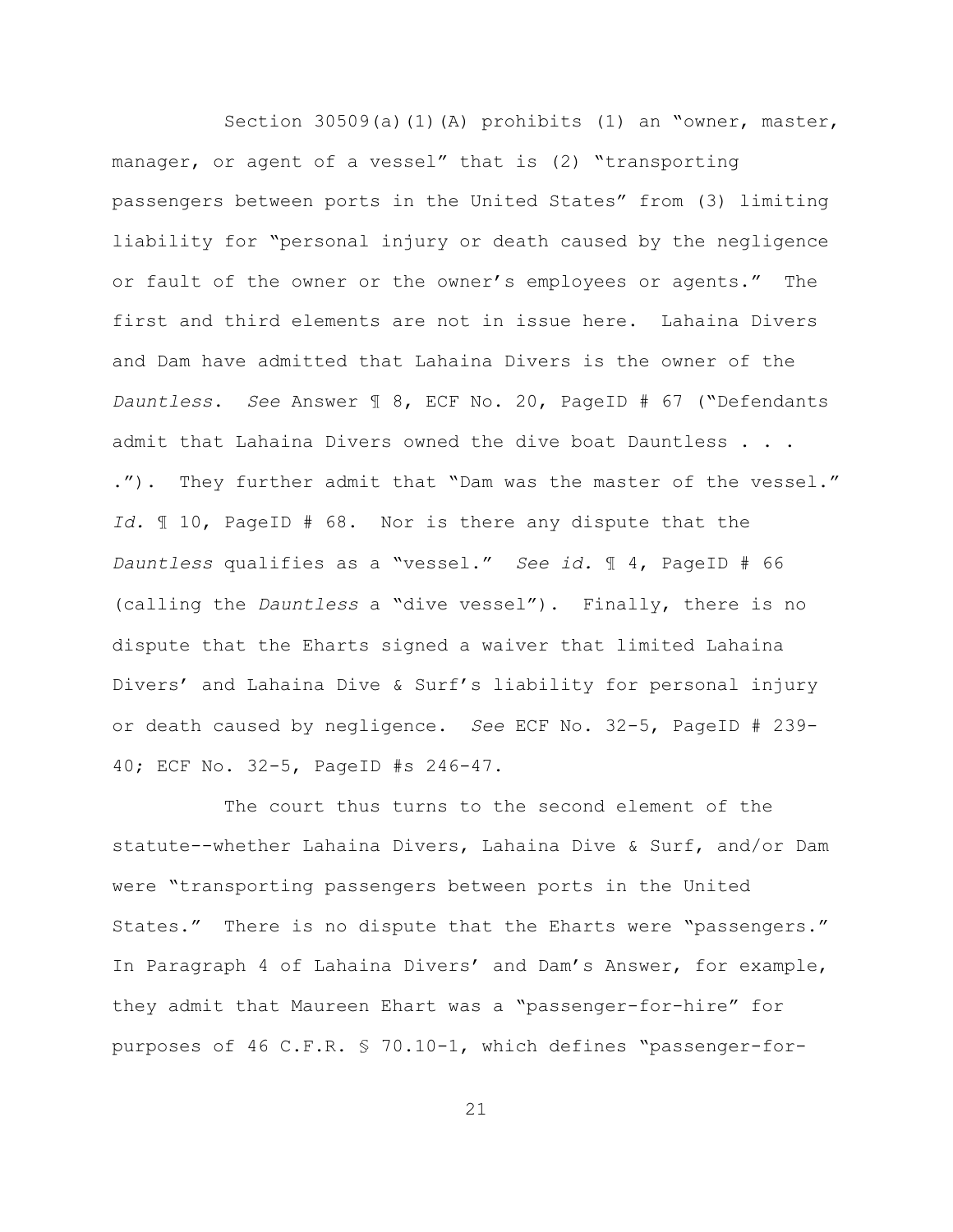hire" as "a passenger for whom consideration is contributed as a condition of carriage on the vessel, whether directly or indirectly flowing to the owner, charterer, operator, agent, or any other person having an interest in the vessel." In paragraph 10 of Lahaina Divers' and Dam's Answer, Lahaina Divers and Dam similarly admit that the Eharts "were aboard the Dauntless along with fourteen other paying passengers when the vessel  $\ldots$  left Lahaina Harbor." *See* ECF No. 20, PageID # 68. The Opposition to the motion to strike also characterizes the Eharts as "paying passengers." ECF No. 39, PageID # 286.

### **a. The** *Dauntless* **Was "Transporting Passengers."**

Defendants argue that the *Dauntless* was not "transporting passengers," and therefore that § 30509 is inapplicable and the Eharts' waivers are enforceable unless otherwise prohibited. While Defendants essentially argue that the *Dauntless* was not acting as a common carrier, the plain language of § 30509 does not limit its application to common carriers. To the contrary, Congress has explicitly stated that the statute "applies to seagoing vessels and vessels used on lakes or rivers or in inland navigation, including canal boats, barges, and lighters." 46 U.S.C.  $\frac{1}{2}$  30502.<sup>2</sup> Consistent with

 $2$  Defendants themselves have sought application of the Shipowner's Limitation of Liability Act to the case, specifically 46 U.S.C. § 30505 (providing a limitation of certain liabilities of an owner of a vessel to "the value of the vessel and pending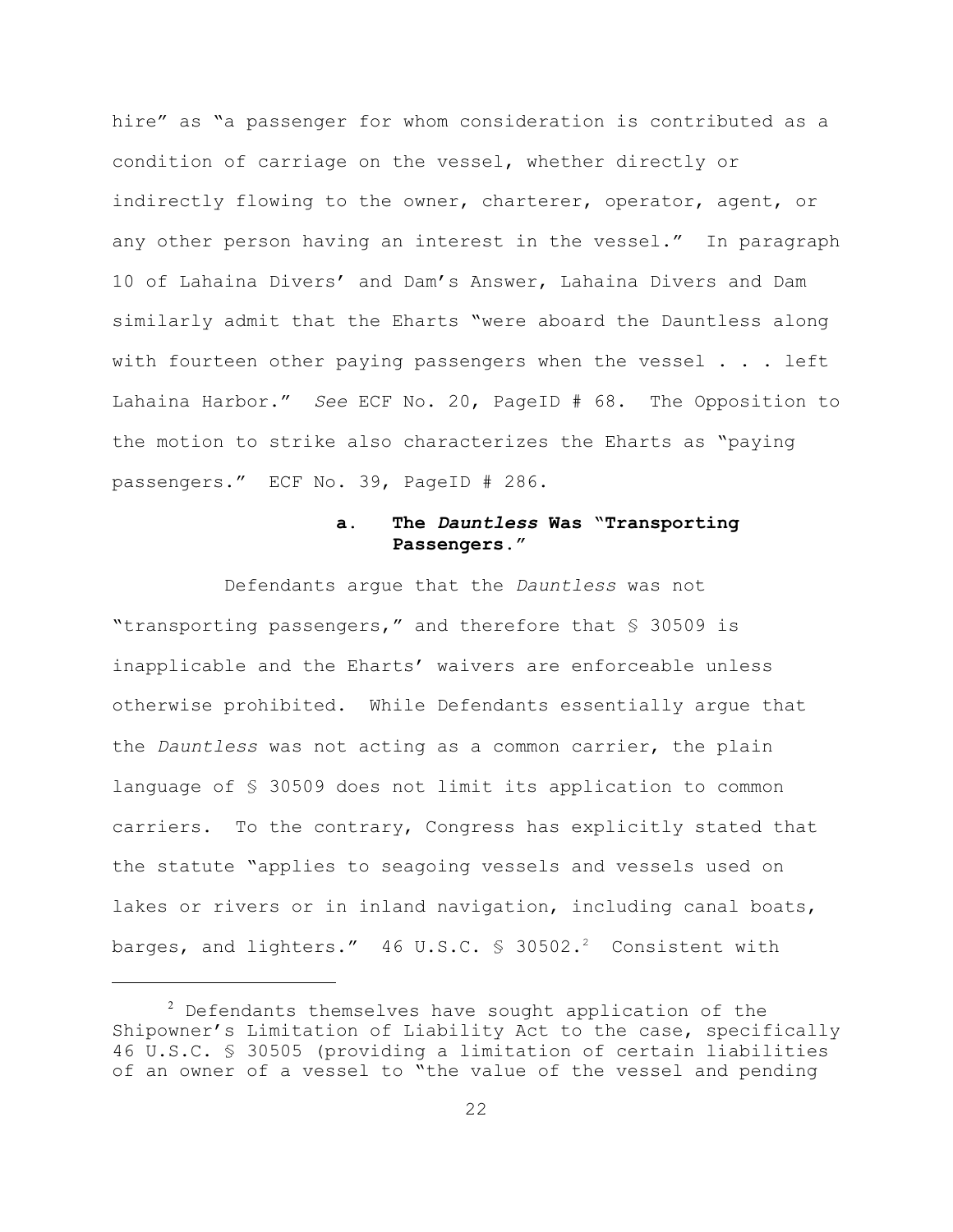§ 30502, § 30509 only requires that a vessel be "transporting passengers," not that it act as a common carrier. *See Matter of Pac. Adventures, Inc.*, 5 F. Supp. 2d 874, 879 (D. Haw. 1998) ("Section 183c is not limited to common carriers but applies to 'all vessels used on lakes or rivers or in inland navigation, including canal boats, barges, and lighters.'" (quoting 46 U.S.C. App. § 188.)).

While the statute does not define "transporting," its ordinary meaning is satisfied under the facts presented here. The American Heritage Dictionary of the English Language defines "transport" as "[t]o move or carry (goods, for example) from one place to another; convey."

<https://www.ahdictionary.com/word/search.html?q=transport> (last visited May 9, 2022). The Merriam-Webster dictionary similarly defines "transport" as "to transfer or convey from one place to another." <https://www.merriam-webster.com/dictionary/transport> (last visited May 9, 2022).

The Opposition to the Motion to Strike argues that the *Dauntless* was just a dive boat and that its purpose was not to transport passengers like a common carrier, but instead to take divers and snorkelors from Lahaina Harbor to a dive spot and then

freight"). *See* Twelfth Affirmative Defense, ECF No. 20, PageID # 75. It is not clear why this court should use different definitions under § 30505 versus under § 30509. Under § 30502, neither section is expressly limited to common carriers.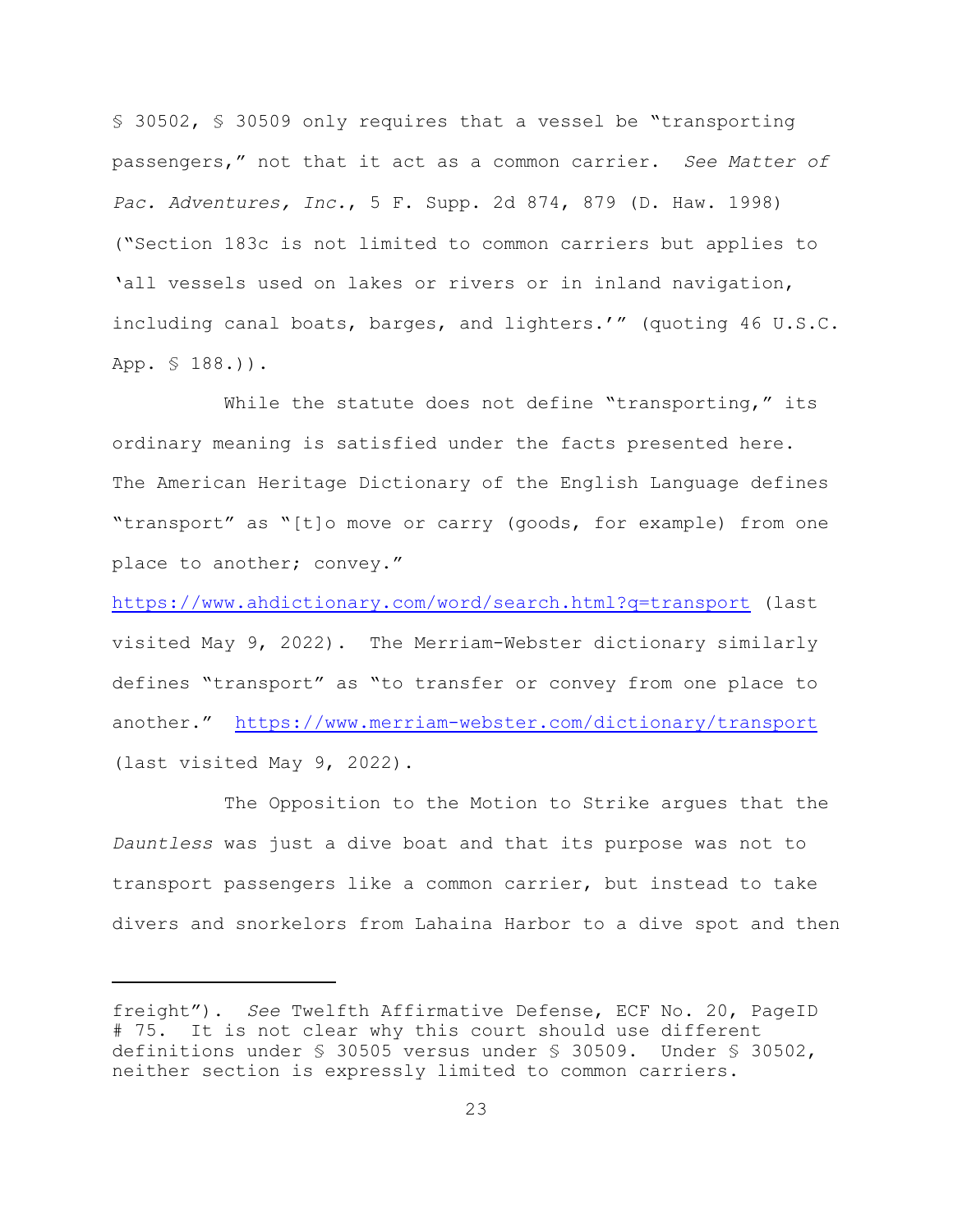return them to the Lahaina Harbor after their recreational excursion. This narrow construction does not represent the ordinary meaning of "transporting passengers." As noted above, there is no dispute that the Eharts were "passengers" on the *Dauntless*. Nor is there any dispute that the *Dauntless* was conveying the Eharts from Lahaina Harbor to Molokini Crater and then intended to return them to Lahaina Harbor. This satisfies the plain meaning of "transporting"; the Eharts were being conveyed from one place to another.

# **b. The** *Dauntless* **Was Transporting Passengers "Between Ports of the United States."**

In arguing that § 30509 is inapplicable and that the Eharts' waivers are therefore enforceable, Defendants note that the *Dauntless* was conveying passengers from Lahaina Harbor to a dive spot and then back to Lahaina Harbor. Because the starting and ending points involve the same port, Defendants contend that the *Dauntless* was not transporting passengers "between ports," as required by § 30509. William Ehart, on the other hand, argues that traveling between different ports (Port A to Port B) is not necessary for § 30509 to apply and that roundtrip travel from a port and back to the same port (Port A to Port A) is sufficient. He alternatively argues that the mooring buoy at Molokini Crater constitutes a port such that the voyage was, in fact, between Port A (Lahaina Harbor) and Port B (the mooring buoy). This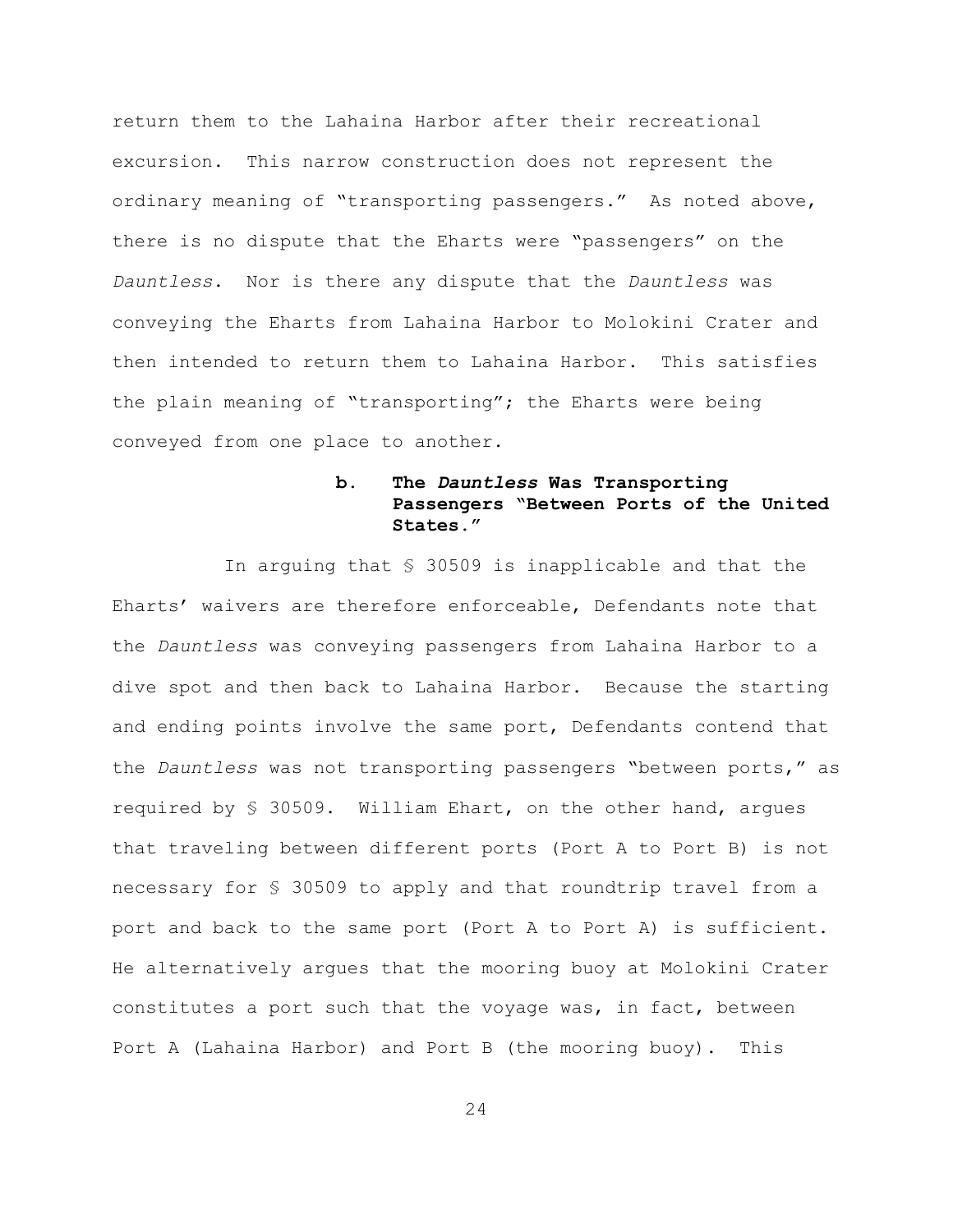court agrees that transporting passengers on a vessel traveling from Port A and then back to Port A is sufficient to satisfy § 30509's "between ports" requirement such that the waivers the Eharts signed are void because § 30509's elements are all satisfied. The court therefore need not reach the argument that the mooring buoy constitutes a port.

The American Heritage Dictionary of the English Language defines "between" as "[i]n or through the position or interval separating" and "[c]onnecting spatially."

<https://www.ahdictionary.com/word/search.html?q=between> (last visited May 9, 2022). The Merriam-Webster dictionary similarly defines "between" as "in the time, space, or interval that separates." <https://www.merriam-webster.com/dictionary/between> (last visited May 9, 2022).

The American Heritage Dictionary of the English Language defines "port" as:

> 1. a. A place on a waterway with facilities for loading and unloading ships.

b. A city or town on a waterway with such facilities.

c. The waterfront district of a city.

2. A place along a coast that gives ships and boats protection from storms and rough water; a harbor.

3. A port of entry.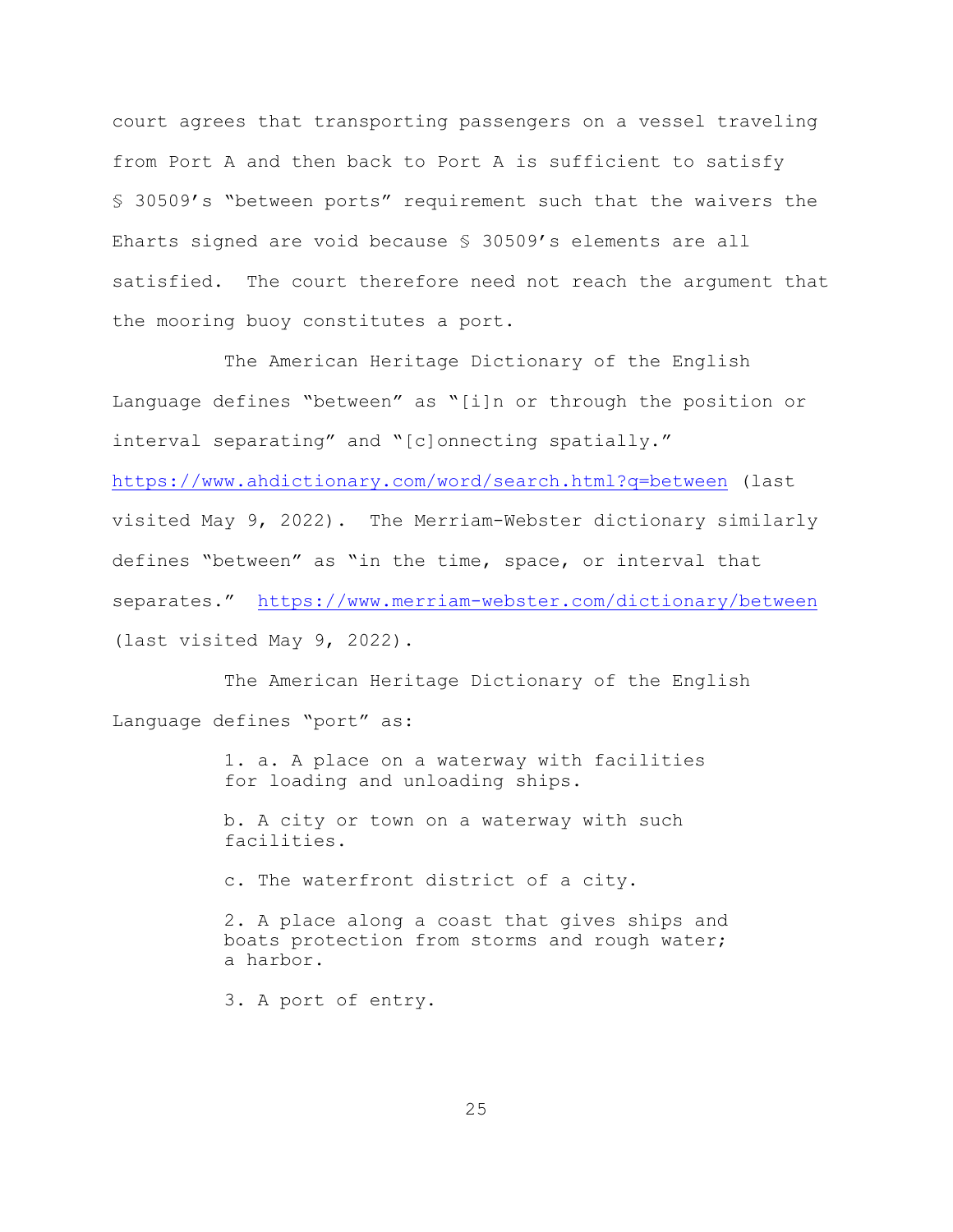<https://www.ahdictionary.com/word/search.html?q=port> (last

visited May 9, 2022).

as:

The Merriam-Webster dictionary similarly defines "port" 1 : a place where ships may ride secure from storms : HAVEN

2a : a harbor town or city where ships may take on or discharge cargo

b : AIRPORT

3 : PORT OF ENTRY

<https://www.merriam-webster.com/dictionary/port> (last visited May 9, 2022).

In its *Glossory of Shipping Terms* at 80, the United States Department of Transportion similarly defines "port" as a "[h]arbor with piers or docks."

[https://www.maritime.dot.gov/sites/marad.dot.gov/files/docs/resou](https://www.maritime.dot.gov/sites/marad.dot.gov/files/docs/resources/3686/glossaryfinal.pdf) [rces/3686/glossaryfinal.pdf](https://www.maritime.dot.gov/sites/marad.dot.gov/files/docs/resources/3686/glossaryfinal.pdf) (last visited May 9, 2022).

Black's Law Dictionary (11<sup>th</sup> ed. 2019) defines "port" as "1. A harbor where ships load and unload cargo. 2. Any place where persons and cargo are allowed to enter a country and where customs officials are stationed."<sup>3</sup>

 $3$  As noted above, this court does not reach the issue of whether the mooring buoy at Molokini Crater constitutes a port as defined in another chapter of the United States Code governing telecommunications. There, Congress defined "harbor" or "port" as "any place to which ships may resort for shelter or to load or unload passengers or goods, or to obtain fuel, water, or supplies." 47 U.S.C. § 153.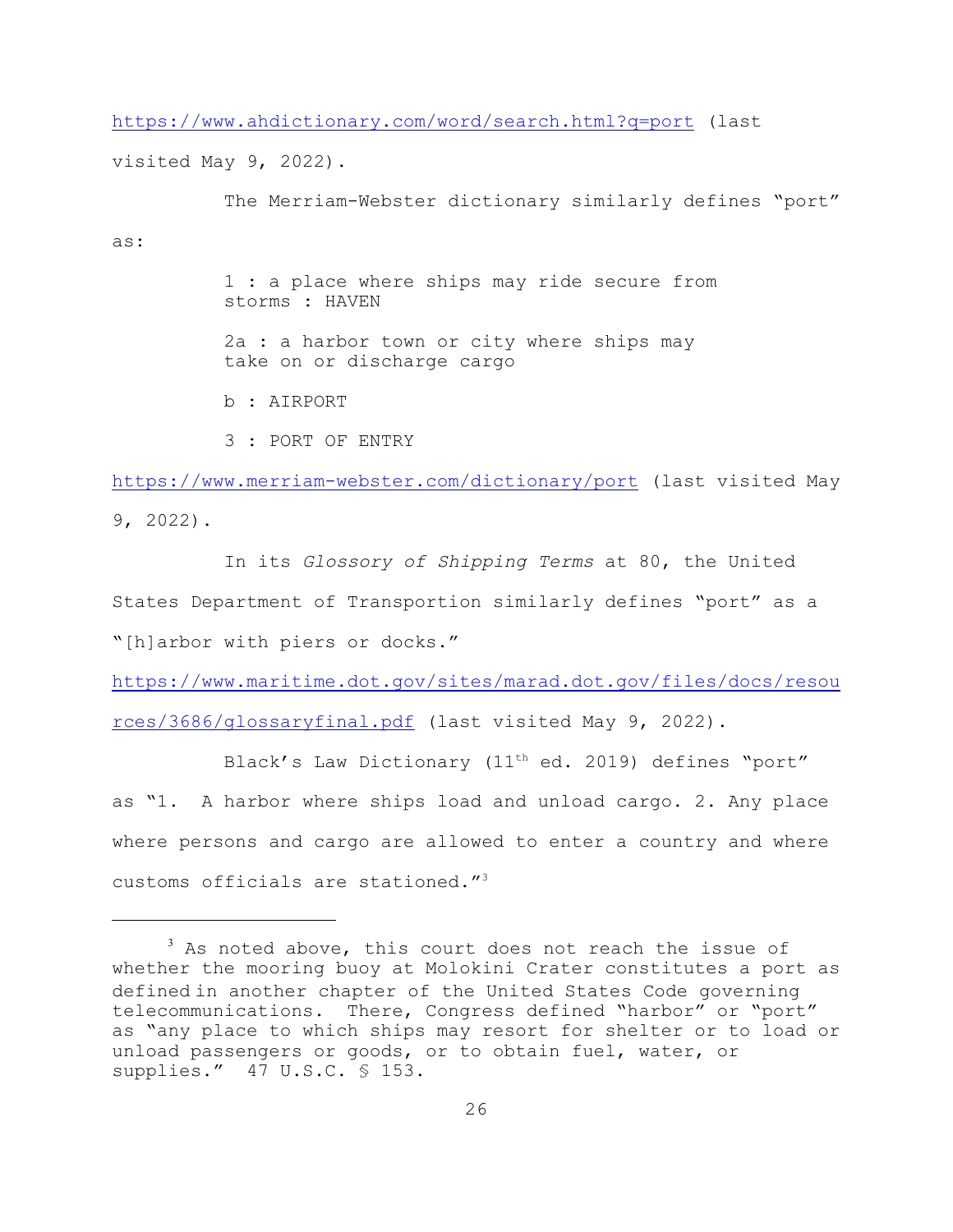While § 30509 uses the plural "ports," this does not necessarily mean that different ports must be involved. As noted above, when "the literal reading of a statutory term would compel an odd result, . . . we must search for other evidence of congressional intent to lend the term its proper scope." *Pub. Citizen v. U.S. Dep't of Just*., 491 U.S. 440, 454 (1989) (quotation marks and citation omitted). Here, applying "ports" only when journeys are between Port A and Port B leads to odd and absurd results. For example, a vessel may take passengers a few hundred yards from one side of a river to the other (Port A to Port B). Waivers of negligence for the short journey between Port A and Port B would be prohibited by  $\frac{1}{5}$  30509, as the journey would involve transportation of passengers "between ports of the United States." However, if the same vessel left Port A for a 10-hour sightseeing tour and then returned to the same port (Port A), then, under Defendants' argument, waivers of negligence for such a journey would not be prohibited by § 30509. It makes little sense to think that Congress intended to prohibit a waiver only for the first (very brief) journey. Both involve the transportation of passengers between ports. In the latter example, the vessel is conveying the passengers from one port out for a boat tour and then back to the same port, with the tour being the interval between embarkation and disembarkation at the same port.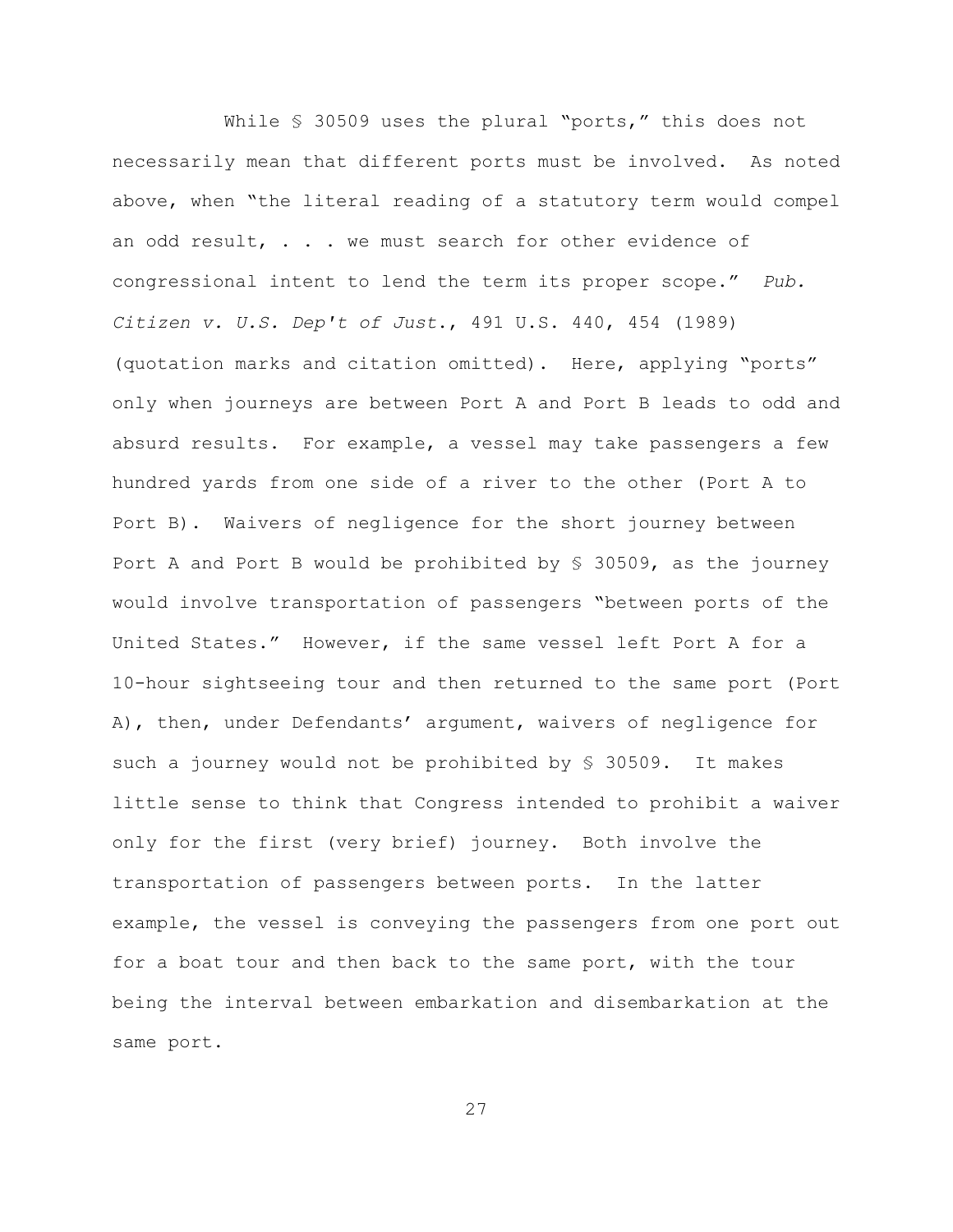Had Congress intended to require different ports when it used the word "ports," it could have easily indicated that by using the phrase "between different ports." It did not do so. Congress could have also clarified that it meant "ports" to include the same or different ports by using the phrase "between the same or different ports." Again, it did not do so. Because this court's job in interpreting the meaning of "between ports" is to facilitate congressional intent when absurd results might follow or when there is ambiguity in a statute, this court looks to § 30509's legislative history. Nothing in the ordinary meaning of the words "between ports" renders those words exclusive to voyages involving two distinct ports (Port A to Port B). Instead, the word "between" allows a port to be spatially and temporally connected to itself by an intervening tour. That is, Port A may be connected to Port A by the voyage taken from the initial port that then returns to the same port.

Congressional testimony with respect to § 183c(a) indicates that, in response to the Owners' Liability Act, which increased the liability of shipowners, operators of passenger vessels started printing limitations of liability on the back of tickets. *See*, *e.g.*, Cong. Record-House at 8575 (1936); Cong. Record–Senate at 8438 (June 1, 2936); *see also* Hearings Before the Committee on Merchant Marine and Fisheries H.R. 9969, Part 4, Amending the Limited Liability Act at 3 (1936) ("The proposed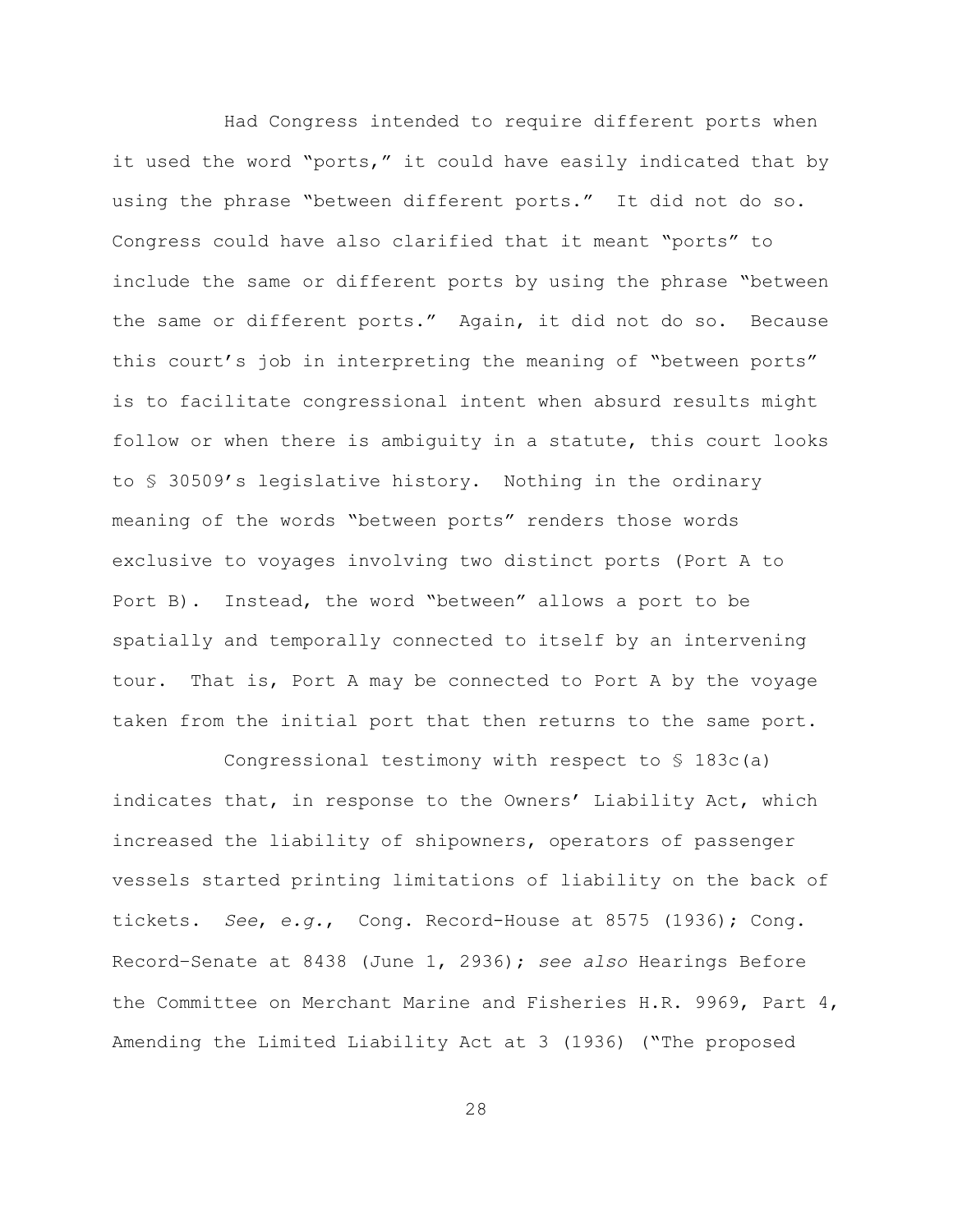amendments are necessitated by the immediate measures that were taken by steamship owners to evade the privileges and benefits of that new liability law. Because of the increased liability they are now inserting on the back of passenger tickets their own private limitations of liability, some in nominal amounts, some in larger amounts, but, nevertheless, not the sufficient amount which was the intent of this committee to decree the steamship owners should be liable for."); *but see id.* at 116 (testimony denying that the limitation provisions were inserted on the back of tickets only after the new law was enacted).

During testimony before Congress with respect to § 183c, the infamous *General Slocum* disaster from several decades earlier was discussed. *See* Hearings Before the Committee on Merchant Marine and Fisheries, House of Representatives, Seventy Fourth Congress, Second Session on H.R. 9969 at 23 (1936). According to the Report of the United States Commission of the Investigation Upon the Disaster to the Steamer "General Slocum" (Oct. 8, 1904), 957 of the 1,388 passengers and crew of the *General Slocum* died when the vessel caught fire in New York Harbor on June 15, 1904. Congress examined the circumstances of this disaster. *See* Evidence Before the Committee on Claims of the House of Representatives on H.R. 4154 for the Relief of the Victims of the General Slocum disaster (Apr. 20, 1910). The *General Slocum* was chartered to take up to 1,500 passengers from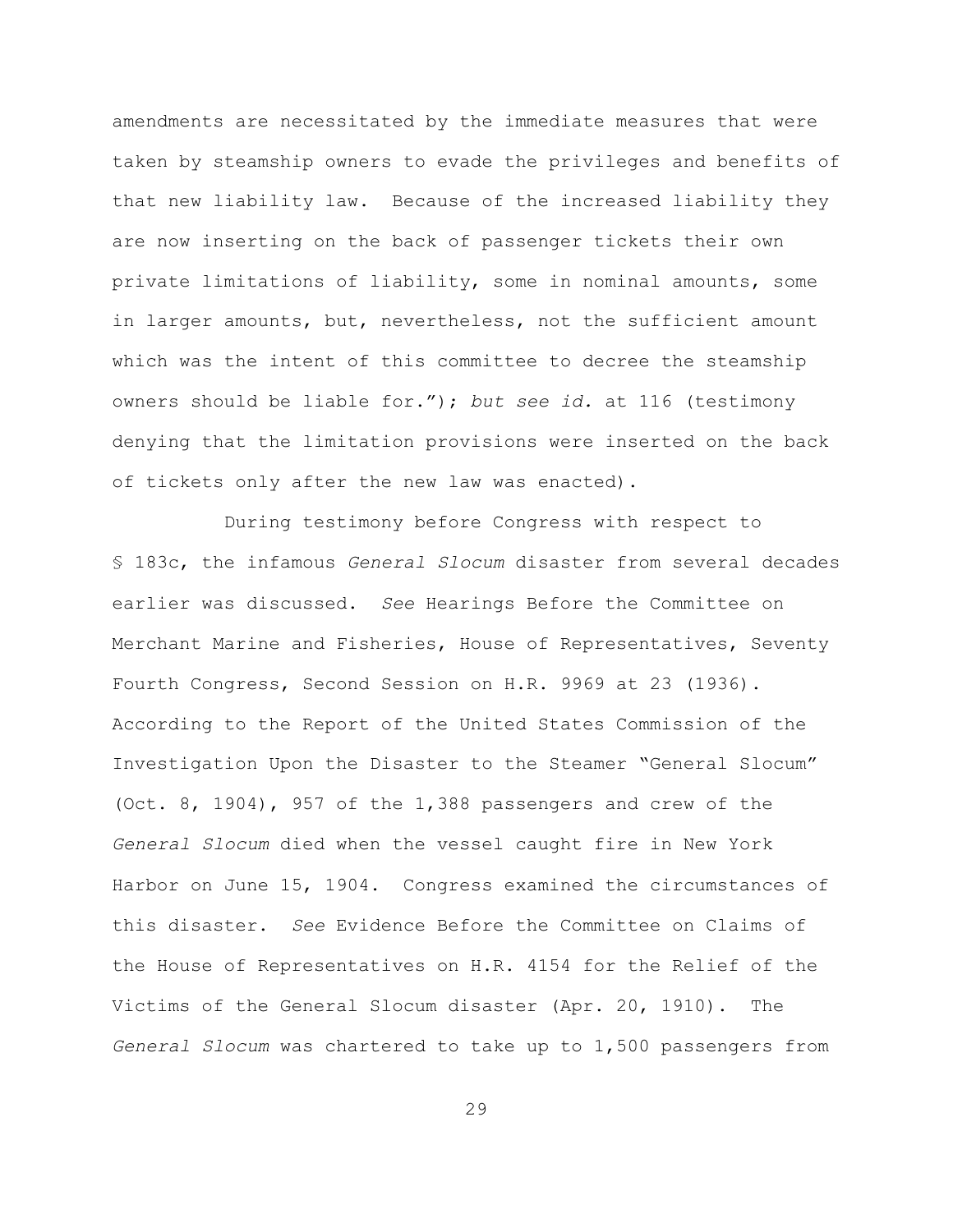the harbor to a picnic area and back. *See id.* at 3-4. The fire started shortly after the trip began. Apparently, the life preservers were rotten and the fire safety apparatus did not work. This meant that many passengers either died from the fire or smoke or jumped overboard and drowned, not knowing how to swim. *Id.*

More than 30 years after the *General Slocum* disaster, testimony before Congress with respect to § 183c still referred to the event. For example, discussions about older excursion vessels taking passengers on daily excursions in New York Harbor included references to the *General Slocum* disaster. Concern was raised that passengers going out on a day's excursion were permitted to go on those outings without knowing in advance which ones were safe and which were not. *See* Hearings Before the Committee on Merchant Marine and Fisheries, House of Representatives, Seventy Fourth Congress, Second Session on H.R. 9969 at 36 (1936)*.* Thus, in enacting § 183c, Congress was well aware of vessels taking passengers on day trips to and from the same port.

Against this backdrop, the House and Senate Reports with respect to § 183c's voiding of waivers noted the testimony regarding the "practice of providing on the reverse side of steamship tickets that in the event of damage or injury caused by the negligence or fault of the owner or his servants, the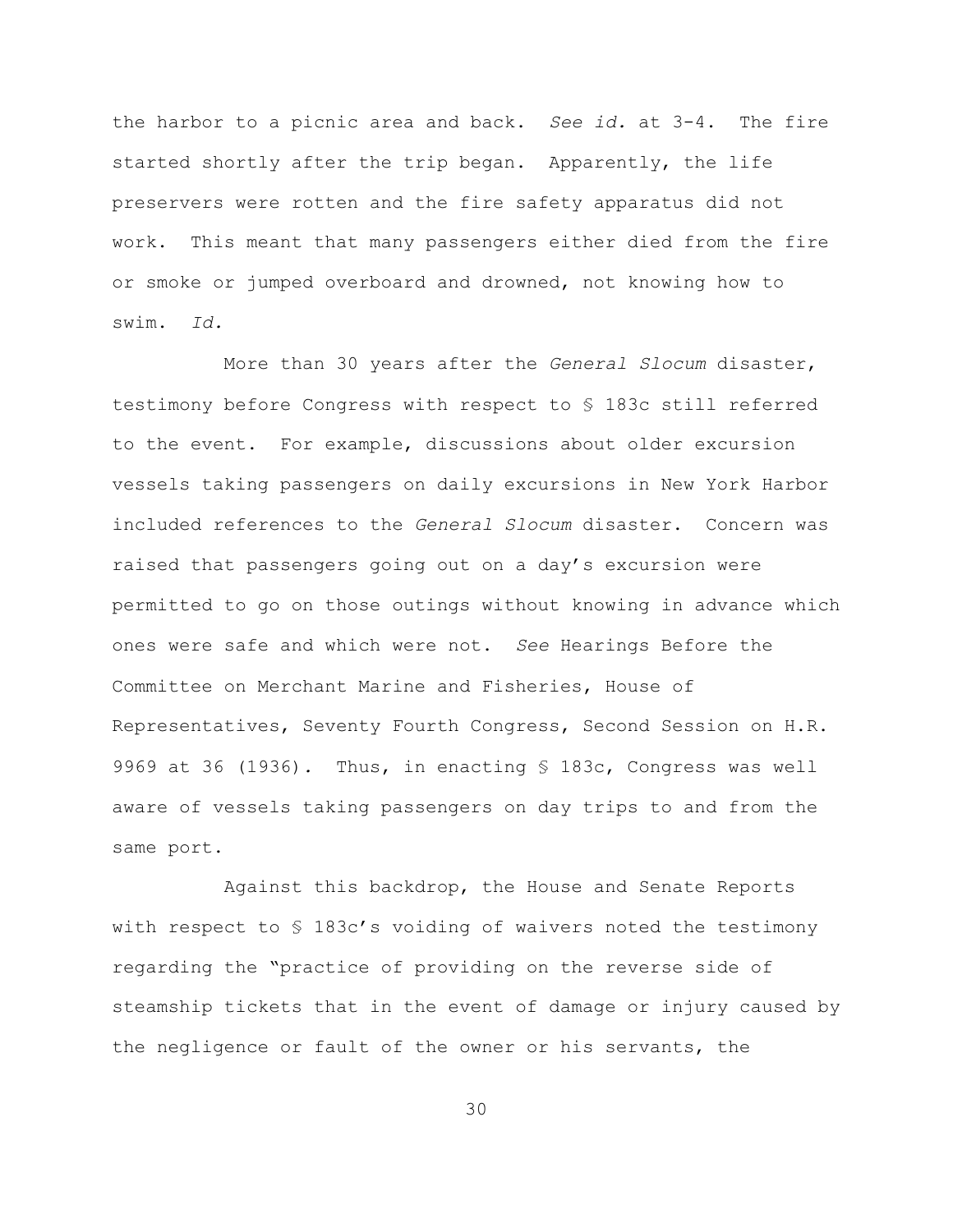liability of the owner shall be limited to a stipulated amount." S.R. 74-2061 (May 12, 1936); H.R. 74-2517 (Apr. 28, 2936). The reports indicated that  $\frac{1}{2}$  183c(a) "is intended to, and in the opinion of the committee will, put a stop to **all** such practices and practices of like character." *Id.* (emphasis added). In other words, Congress intended to put a stop to all waivers by passengers being transported by ship, not just waivers with respect to passenger transportation from one port to a different port. Given the express intent by Congress to "put a stop to all such practices and practices of like character," this court applies § 30509 not only to the transportation of passengers between Port A and a different port but also to the transportation of passengers from Port A (provided it is in the United States) on an excursion that returns to Port A even if there is no intervening different port.

This is essentially what one judge in this district recognized in *Courtney v. Pacific Adventures*, 5 F. Supp. 2d 874, 879 (1998), which also involved a dive boat accident. That case rejected an argument that  $\frac{1}{3}$  183c(a) was inapplicable because the dive boat transported the plaintiff to and from the same port. The judge reasoned that  $\S$  183c(a) was not so limited, stating, "The provision stating 'between ports of the United States or between any such port and a foreign port' means that there must be a nexus between the voyage and the United States." *Id.*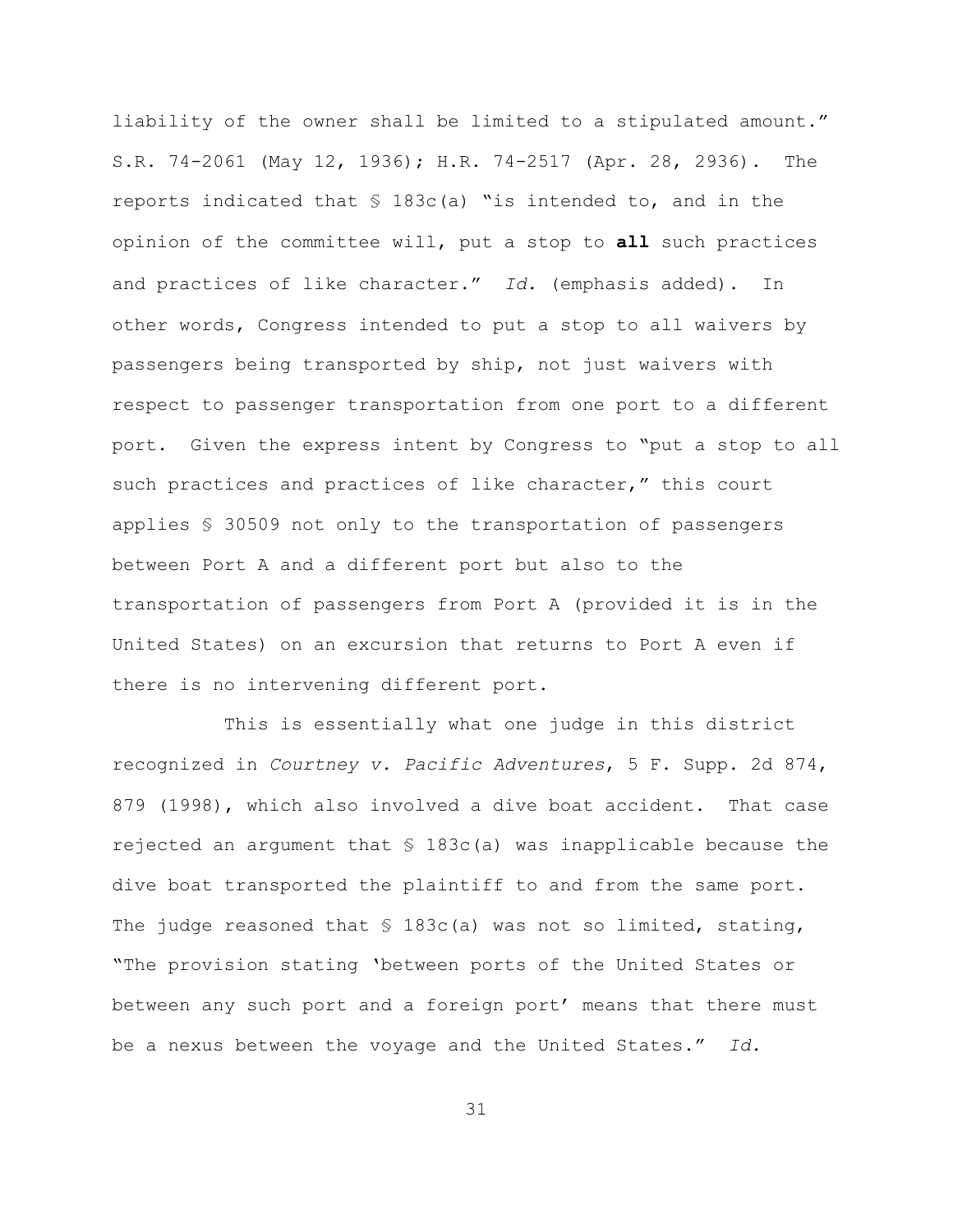In *Hambrook v. Smith*, 2015 WL 3480887, \*5 (D. Haw. June 2, 2015), that same judge applied his earlier *Courtney* holding to invalidate a waiver of negligence claims against a different dive company involved in a diving accident. Neither *Courtney* nor *Hambrook* was appealed. The present judge views those cases as consistent with the intent of Congress to bar "all" waivers with respect to the transportation of passengers.

This court has already acknowledged the Eleventh Circuit's contrary statement of congressional intent in *Shultz*. *See* 224 F.3d at 1271. Under *Shultz*, whether a waiver is void or enforceable under § 30509 turns on when the negligence occurred or what a person on a vessel was doing, not on whether a vessel was transporting passengers between ports. According to the Eleventh Circuit's reasoning, § 30509 would not void a waiver signed by a passenger who drowned while being transported to a dive spot if the vessel sank on the way there (assuming the "between ports" element was satisfied). But allowing a waiver under those circumstances would contravene the intent of Congress to void waivers by passengers injured in the process of being transported. There is no good reason to differentiate between a waiver signed by a passenger who drowns while being transported to a dive spot when a vessel sinks from a waiver signed by a passenger who gets off a vessel at a dive spot and then drowns while diving. Congress wanted to prohibit waivers involving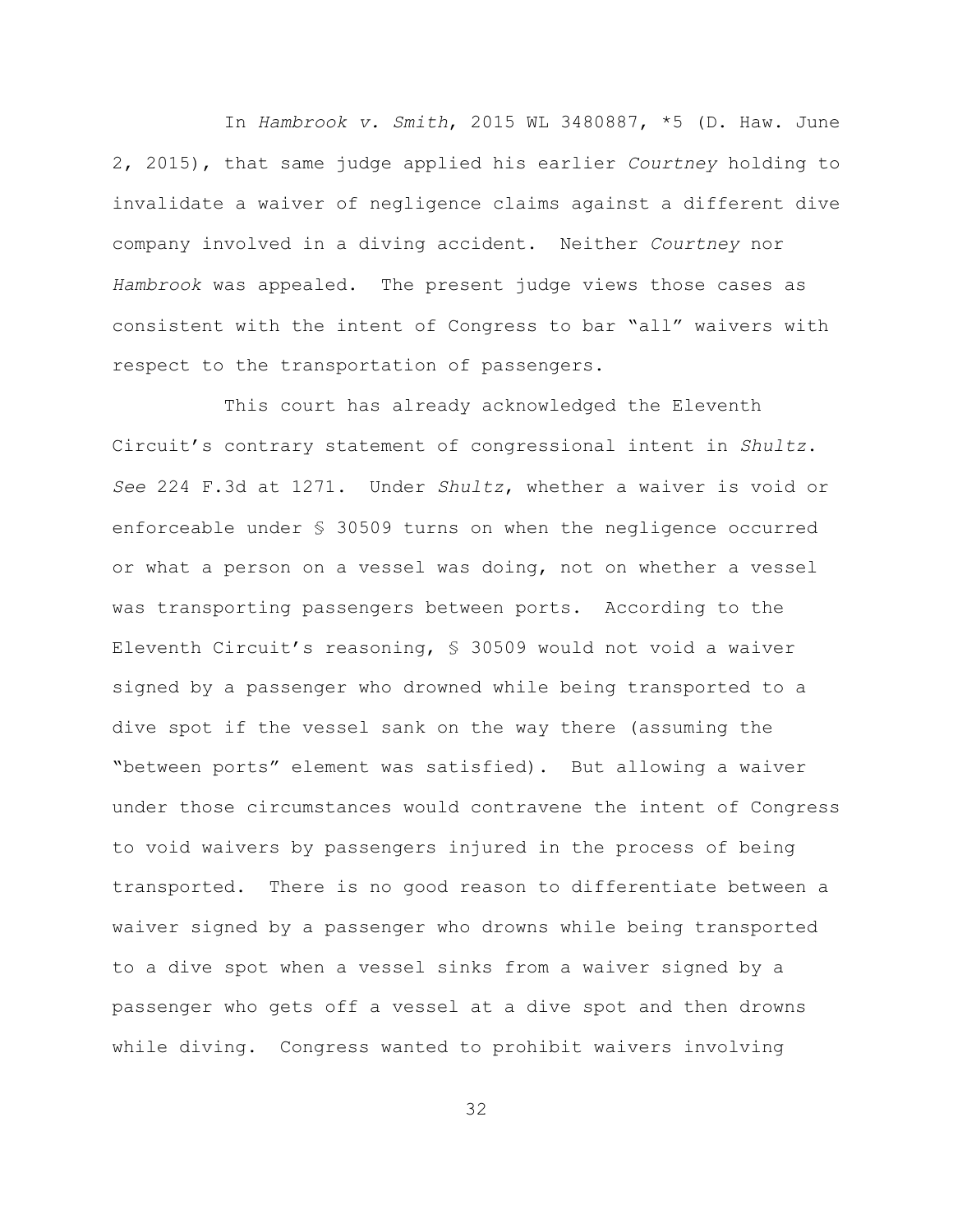passenger transportation and to "put a stop to all such practices and practices of like character."

The Eleventh Circuit itself has subsequently invalidated a waiver executed in favor of a cruise ship that was transporting passengers between a port in the United States and a foreign port when a passenger was injured while on a simulated surfing and body-boarding activity on the cruise ship. *See Johnson v. Royal Caribbean Cruises, Ltd.*, 449 Fed. App'x 846, 848-49 (11<sup>th</sup> Cir. 2011). In *Johnson*, the Eleventh Circuit recognized that the statute did not make exceptions with respect to the type of activity underlying a waiver.

Because the *Dauntless* was transporting the Eharts (paying passengers) between a port of the United States and the same port, and because all of the other elements of § 30509 are satisfied, the court rules that the Eharts' waiver is void under § 30509. Accordingly, the court strikes Defendants' affirmative defense asserting waiver and release.

> **3. Plaintiff Fails to Demonstrate That the Waiver and Release Affirmative Defense Should Also Be Stricken Based on Section 663-1.54 of Hawaii Revised Statutes.**

William Ehart also seeks to strike the waiver and release defense on the ground that it is void under section 663- 1.54 of Hawaii Revised Statutes. That statute provides:

> (a) Any person who owns or operates a business providing recreational activities to the public, such as, without limitation,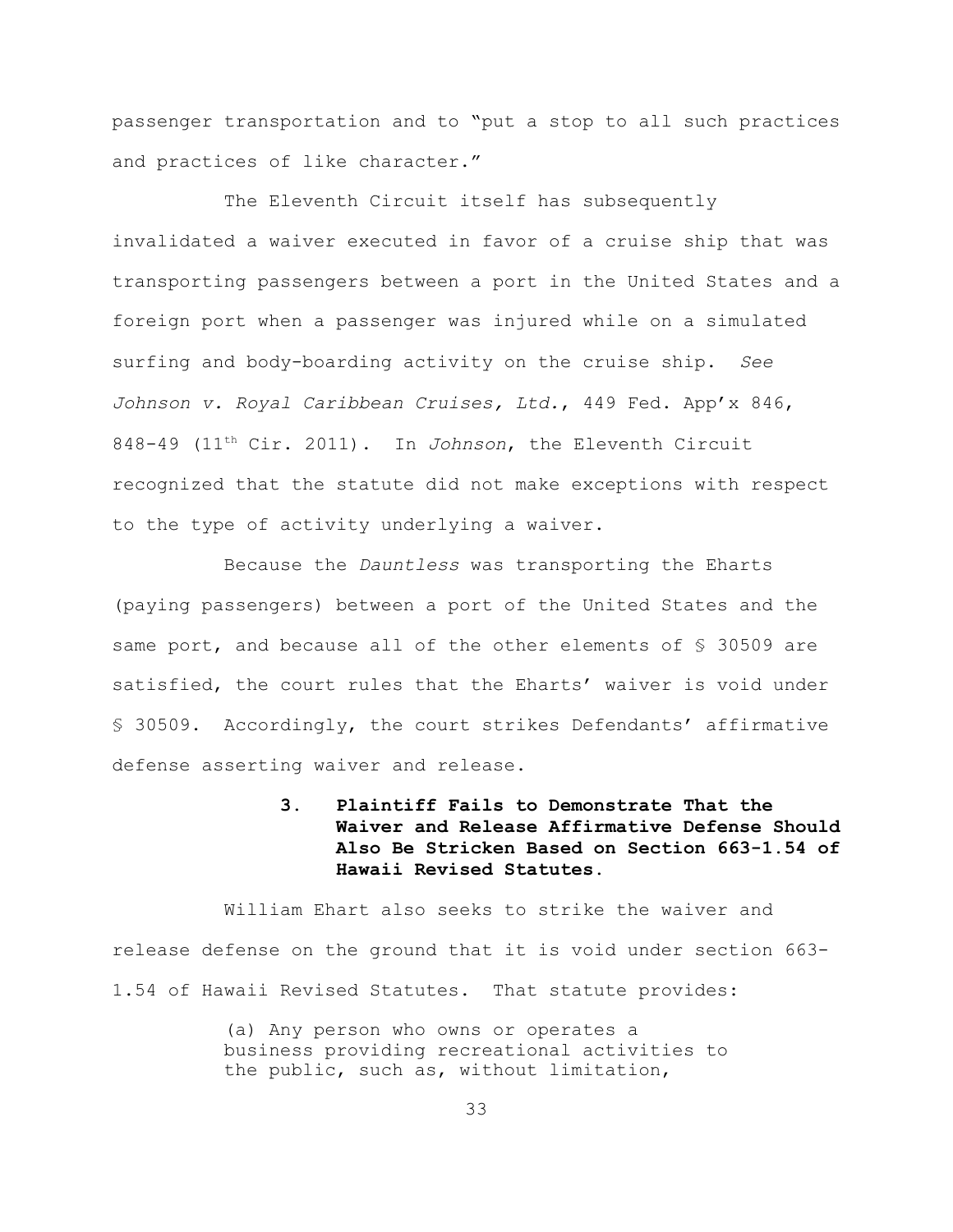scuba or skin diving, sky diving, bicycle tours, and mountain climbing, shall exercise reasonable care to ensure the safety of patrons and the public, and shall be liable for damages resulting from negligent acts or omissions of the person which cause injury.

(b) Notwithstanding subsection (a), owners and operators of recreational activities shall not be liable for damages for injuries to a patron resulting from inherent risks associated with the recreational activity if the patron participating in the recreational activity voluntarily signs a written release waiving the owner or operator's liability for damages for injuries resulting from the inherent risks. No waiver shall be valid unless:

(1) The owner or operator first provides full disclosure of the inherent risks associated with the recreational activity; and

(2) The owner or operator takes reasonable steps to ensure that each patron is physically able to participate in the activity and is given the necessary instruction to participate in the activity safely.

(c) The determination of whether a risk is inherent or not is for the trier of fact. As used in this section an "inherent risk":

(1) Is a danger that a reasonable person would understand to be associated with the activity by the very nature of the activity engaged in;

(2) Is a danger that a reasonable person would understand to exist despite the owner or operator's exercise of reasonable care to eliminate or minimize the danger, and is generally beyond the control of the owner or operator; and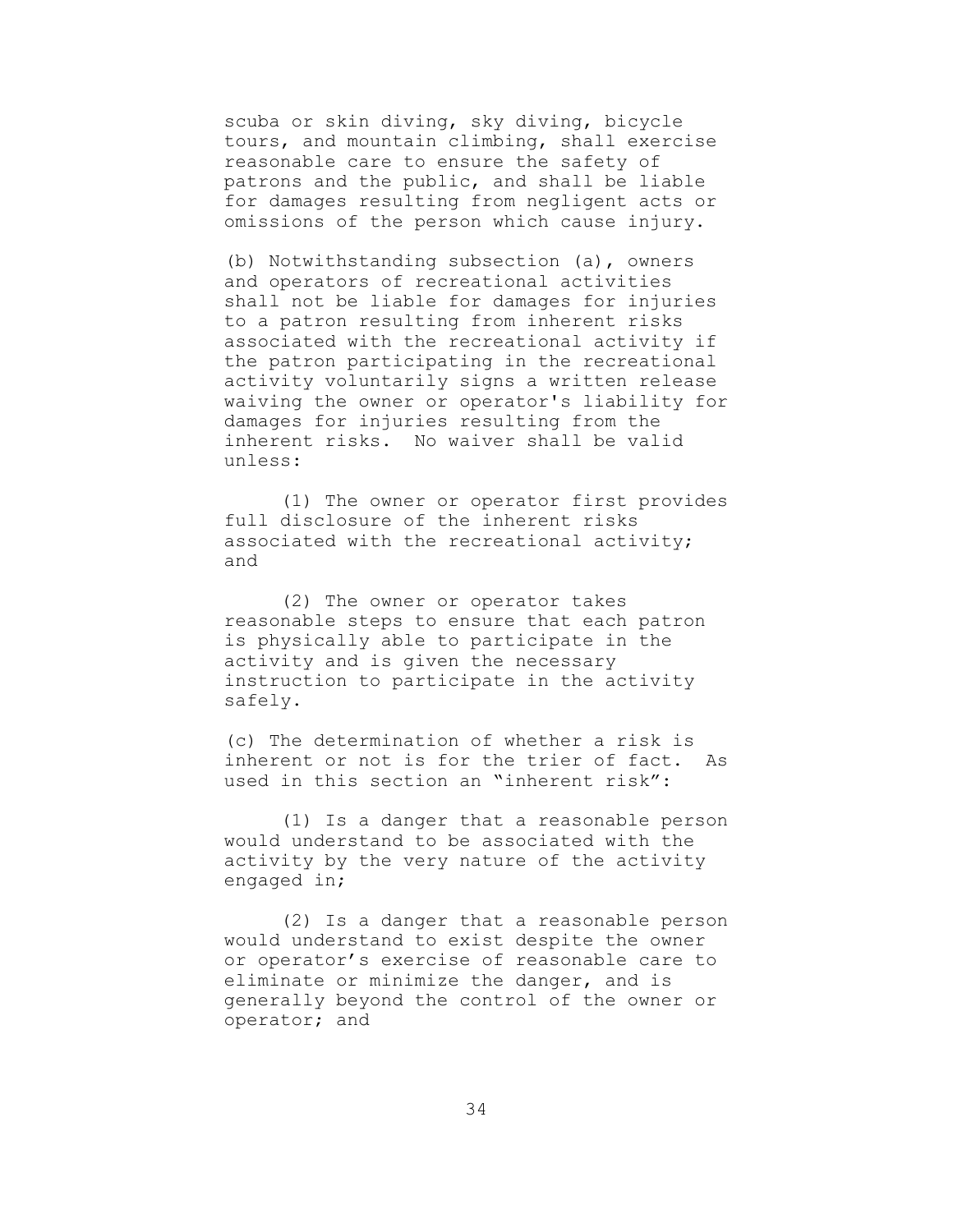(3) Does not result from the negligence, gross negligence, or wanton act or omission of the owner or operator.

Haw. Rev. Stat. Ann. § 663-1.54 (West).

When situations arise that are not governed by legislation or admiralty precedent, federal courts may look to state statutory and common law to "borrow" as the appropriate federal admiralty rules. *See Richard v. Anadarko Petroleum Corp.*, 850 F.3d 701, 709 ( $5<sup>th</sup> Cir. 2017$ ) (recognizing that "state law may occasionally be utilized to fill the gaps in an incomplete and less than perfect maritime system" (quotation marks and citation omitted)). For example, in *Hambrook v. Smith*, 2016 WL 4498991 (Aug. 17, 2016), the court borrowed Hawaii's law on negligence when issuing post-trial findings of fact and conclusions of law with respect to a fatal SCUBA diving accident.

Even assuming that this court should borrow section 663-1.54 to supplement admiralty law, William Ehart fails to establish that all of section 663-1.54's requirements for voiding the waivers at issue have been established. Section 663-1.54(a) provides that owners and operators of businesses providing SCUBA recreation "shall be liable for damages resulting from negligent acts or omissions of the person which cause injury." However, section 663-1.54(b) provides that they "shall not be liable for damages for injuries to a patron resulting from inherent risks associated with the recreational activity" so long as certain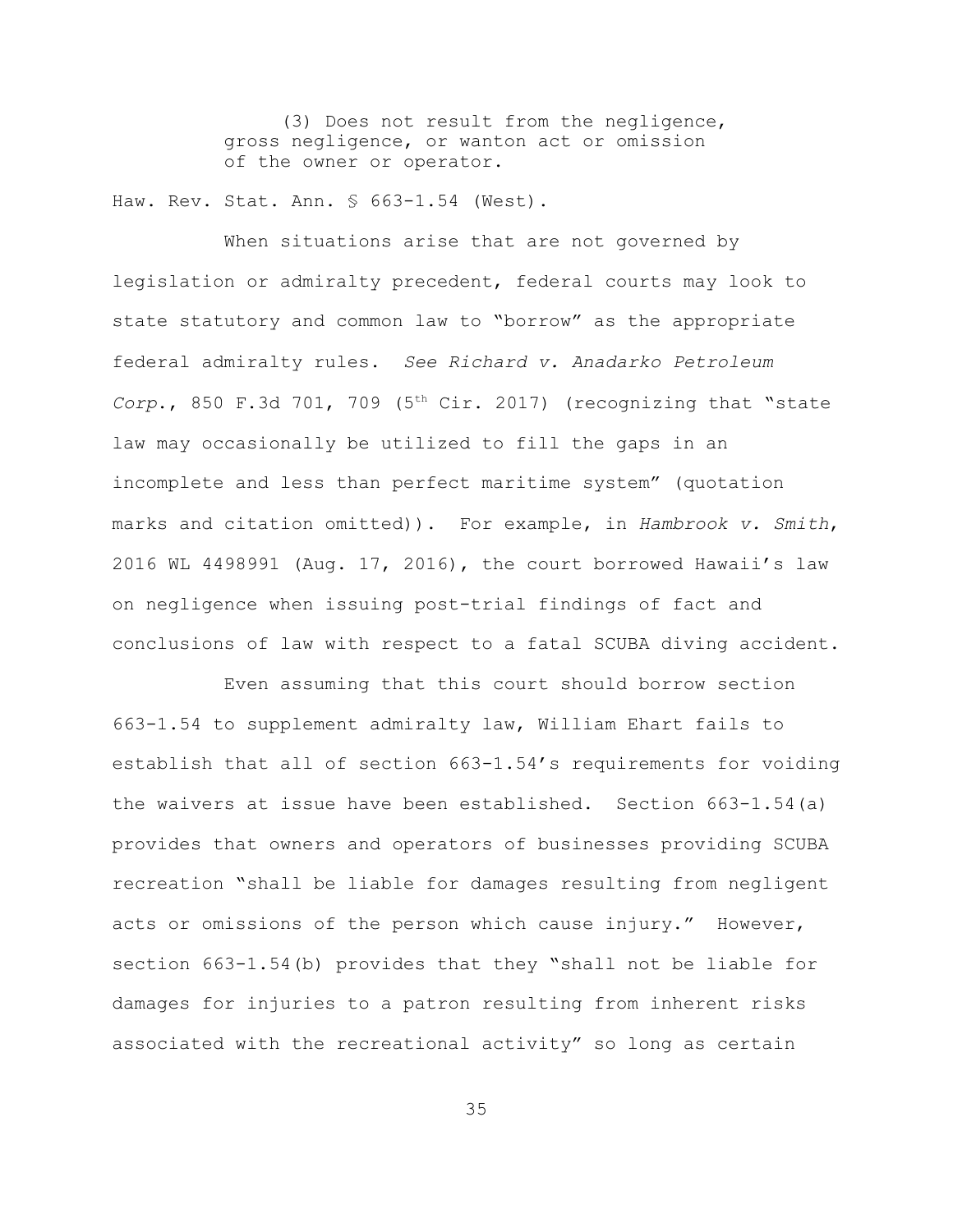conditions are satisfied. Those conditions include "full disclosure of the inherent risks" and taking "reasonable steps to ensure that each patron is physically able to participate in the activity and is given the necessary instruction to participate in the activity safely." This court cannot find as a matter of law based on the pleadings alone that these conditions have or have not been satisfied. Moreover, section 663-1.54(c) provides that "determination of whether a risk is inherent or not is for the trier of fact."

Under these circumstances, even assuming section 663- 1.54 applies, William Ehart fails to establish based on the allegations in the pleadings that it voids the waivers at issue here. In so ruling, the court recognizes that William Ehart mentioned the summary judgment standard in filing his motion and even submitted a concise statement. However, there remains on the present record a question of fact about whether section 663- 1.54(b)'s conditions were satisfied, including whether there was "full disclosure of the inherent risks" and whether the Tour Operator took "reasonable steps to ensure that [Maureen Ehart was] physically able to participate in the activity and [was] given the necessary instruction to participate in the activity safely."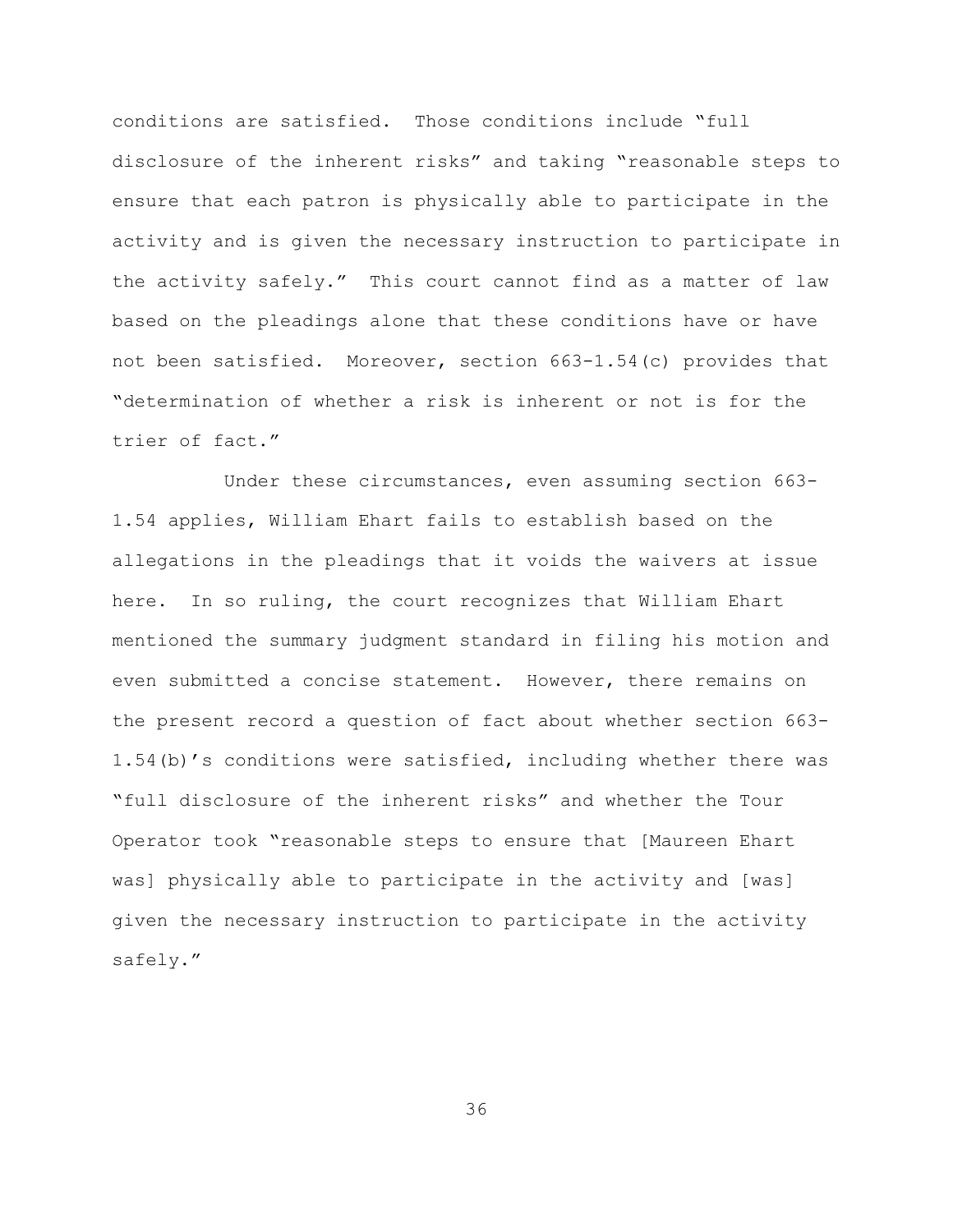# **C. William Ehart's Motion to Strike Lahaina Divers' and Dam's Third Affirmative Defenses Is Granted.**

Lahaina Divers and Dam assert assumption of the risk in their Third Affirmative Defense. *See* ECF No. 20, PageID # 73. At the hearing, the parties agreed that this affirmative defense should be stricken. *See also* ECF No. 39, PageID # 285 ("Defendants do not oppose the motion as to implied assumption of risk."). Accordingly, the court strikes the assumption of the risk affirmative defense.

# **IV. CONCLUSION.**

For the reasons stated above, the court denies the motion to dismiss filed by the SCUBA instructors (Miller and Cricchio). However, the court grants William Ehart's motion to strike the affirmative defenses of waiver and release and assumption of the risk.

Within one week of the entry of this order, the parties are directed to contact the Magistrate Judge assigned to this case to conduct a settlement conference.